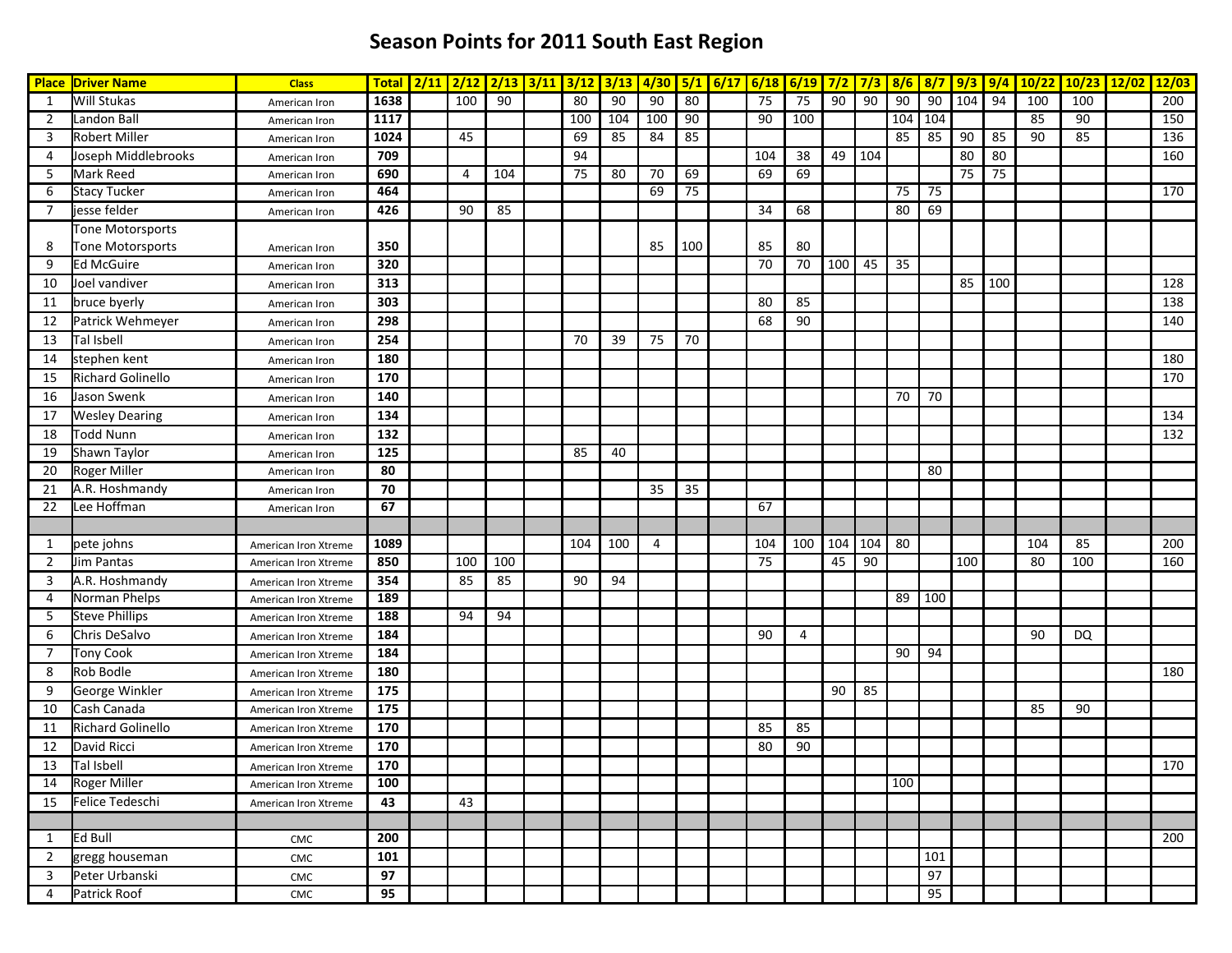| $\mathbf{1}$   | Team Ray-cin'          | CMC <sub>2</sub> | 1582       |     | 101 | 101             |           | 98        | 100             | 101 | 100             |     | 101             | 101             | 101             | 93  | $100$ 101 |     |     | 97  | 97  |     | 190 |
|----------------|------------------------|------------------|------------|-----|-----|-----------------|-----------|-----------|-----------------|-----|-----------------|-----|-----------------|-----------------|-----------------|-----|-----------|-----|-----|-----|-----|-----|-----|
| $\overline{2}$ | Peter Urbanski         | CMC <sub>2</sub> | 1441       |     | 97  | 97              |           | 100       | 92              | 97  | 95              |     | 97              | 95              | 95              | 97  | 98        | 101 | 100 |     |     |     | 180 |
| 3              | gregg houseman         | CMC <sub>2</sub> | 1406       |     | 93  | 92              |           | 95        | 95              | 95  | 93              |     |                 |                 | 97              | 92  | 93        | 97  | 98  | 95  | 93  |     | 178 |
| 4              | Chris Ferraro          | CMC <sub>2</sub> | 1023       |     | 95  | 95              |           | <b>DQ</b> | 98              |     |                 |     | 91              | 46              |                 | 101 | 95        |     |     | 101 | 101 |     | 200 |
| 5              | Patrick Roof           | CMC <sub>2</sub> | 935        |     |     | $\overline{93}$ |           | 93        | $\overline{93}$ | 92  | $\overline{97}$ |     | 95              | $\overline{93}$ | $\overline{92}$ | 95  | 92        |     |     |     |     |     |     |
| 6              | <b>Brian Thompson</b>  | CMC <sub>2</sub> | 366        |     |     |                 |           |           |                 |     |                 |     | $\overline{93}$ | $\overline{97}$ |                 |     |           |     |     |     |     |     | 176 |
| 7              | James Ray              | CMC <sub>2</sub> | 281        |     |     |                 |           |           |                 |     |                 |     |                 |                 | $\overline{93}$ |     |           |     |     | 93  | 95  |     |     |
| 8              | Erik Sjoblom           | CMC <sub>2</sub> | 194        |     |     |                 |           |           |                 |     |                 |     |                 |                 |                 |     |           |     |     |     |     |     | 194 |
| 9              | Cody Powell            | CMC <sub>2</sub> | 186        |     |     |                 |           |           |                 |     |                 |     |                 |                 |                 |     |           |     |     |     |     |     | 186 |
| 10             | Tim Gray               | CMC <sub>2</sub> | 185        |     |     |                 |           |           |                 | 93  | 0               |     | 92              |                 |                 |     |           |     |     |     |     |     |     |
| 11             | <b>Ed Bull</b>         | CMC <sub>2</sub> | 184        |     |     |                 |           |           |                 |     |                 |     |                 |                 |                 |     |           |     |     | 92  | 92  |     |     |
| 12             | Jim Pastorius          | CMC <sub>2</sub> | 184        |     |     |                 |           |           |                 |     |                 |     |                 |                 |                 |     |           |     |     |     |     |     | 184 |
| 13             | <b>Timothy Bennett</b> | CMC <sub>2</sub> | 182        |     |     |                 |           |           |                 |     |                 |     |                 |                 |                 |     |           |     |     |     |     |     | 182 |
| 14             | Mike Tharpe            | CMC <sub>2</sub> | 174        |     |     |                 |           |           |                 |     |                 |     |                 |                 |                 |     |           |     |     |     |     |     | 174 |
|                |                        |                  |            |     |     |                 |           |           |                 |     |                 |     |                 |                 |                 |     |           |     |     |     |     |     |     |
| $\mathbf{1}$   | <b>Drew Ewing</b>      | E <sub>0</sub>   | 550        | 100 |     |                 | 50        |           |                 |     |                 | 100 |                 |                 | 100             |     |           |     |     |     |     | 200 |     |
| $\overline{2}$ | John Evans             | E <sub>0</sub>   | 270        |     |     |                 | 100       |           |                 |     |                 |     |                 |                 |                 |     |           |     |     |     |     | 170 |     |
| 3              | John Oldt              | E <sub>0</sub>   | 180        |     |     |                 |           |           |                 |     |                 |     |                 |                 |                 |     |           |     |     |     |     | 180 |     |
| 4              | Lee Hoffman            | E <sub>0</sub>   | 100        | 50  |     |                 |           |           |                 |     |                 | 50  |                 |                 |                 |     |           |     |     |     |     |     |     |
| 5              | Mark Klenin            | EO               | 86         |     |     |                 |           |           |                 |     |                 |     |                 |                 |                 |     |           |     |     |     |     | 86  |     |
| 6              | Ron Rigdon             | E <sub>0</sub>   | 86         |     |     |                 |           |           |                 |     |                 |     |                 |                 |                 |     |           |     |     |     |     | 86  |     |
| $\overline{7}$ | Max Fischer            | E <sub>0</sub>   | 86         |     |     |                 |           |           |                 |     |                 |     |                 |                 |                 |     |           |     |     |     |     | 86  |     |
| 8              | James Forbis           | E <sub>0</sub>   | 86         |     |     |                 |           |           |                 |     |                 |     |                 |                 |                 |     |           |     |     |     |     | 86  |     |
| 9              | Jim Pantas             | E <sub>0</sub>   | 50         | 50  |     |                 |           |           |                 |     |                 |     |                 |                 |                 |     |           |     |     |     |     |     |     |
|                |                        |                  |            |     |     |                 |           |           |                 |     |                 |     |                 |                 |                 |     |           |     |     |     |     |     |     |
| 1              | <b>Chris Sneed</b>     | E1               | 460        | 100 |     |                 | 85        |           |                 |     |                 | 75  |                 |                 |                 |     |           |     |     |     |     | 200 |     |
| $\overline{2}$ | Michael Molloy         | E1               | 185        |     |     |                 | 100       |           |                 |     |                 | 85  |                 |                 |                 |     |           |     |     |     |     |     |     |
| 3              | Ron Zappendorf         | E1               | 180        | 90  |     |                 | <b>DQ</b> |           |                 |     |                 | 90  |                 |                 |                 |     |           |     |     |     |     |     |     |
| $\overline{4}$ | Keith May              | E1               | <b>180</b> |     |     |                 |           |           |                 |     |                 |     |                 |                 |                 |     |           |     |     |     |     | 180 |     |
| 5              | Mark Hilburger         | E1               | 170        |     |     |                 |           |           |                 |     |                 |     |                 |                 |                 |     |           |     |     |     |     | 170 |     |
| 6              | <b>Brian Thompson</b>  | E1               | 121        |     |     |                 |           |           |                 |     |                 | 35  |                 |                 |                 |     |           |     |     |     |     | 86  |     |
| 7              | Scott McKay            | E1               | 100        |     |     |                 |           |           |                 |     |                 | 100 |                 |                 |                 |     |           |     |     |     |     |     |     |
| 8              | jeff emanuelson        | E1               | 90         |     |     |                 | 90        |           |                 |     |                 |     |                 |                 |                 |     |           |     |     |     |     |     |     |
| 9              | Cody Powell            | E1               | 86         |     |     |                 |           |           |                 |     |                 |     |                 |                 |                 |     |           |     |     |     |     | 86  |     |
| 10             | Courtney Michaluk      | E <sub>1</sub>   | 80         |     |     |                 | 80        |           |                 |     |                 |     |                 |                 |                 |     |           |     |     |     |     |     |     |
| 11             | Peter LaRose           | E1               | 80         |     |     |                 |           |           |                 |     |                 | 80  |                 |                 |                 |     |           |     |     |     |     |     |     |
| 12             | <b>Bill Michaluk</b>   | E1               | 70         |     |     |                 |           |           |                 |     |                 | 70  |                 |                 |                 |     |           |     |     |     |     |     |     |
| 13             | Nevit Hughes           | E1               | 45         | 45  |     |                 |           |           |                 |     |                 |     |                 |                 |                 |     |           |     |     |     |     |     |     |
| 14             | Johan Schwartz         | E1               | 45         | 45  |     |                 |           |           |                 |     |                 |     |                 |                 |                 |     |           |     |     |     |     |     |     |
| 15             | Stephen Klitzsch       | ${\sf E1}$       | 40         |     |     |                 | 40        |           |                 |     |                 |     |                 |                 |                 |     |           |     |     |     |     |     |     |
| 16             | <b>Gregory Pest</b>    | E1               | 40         |     |     |                 | 40        |           |                 |     |                 |     |                 |                 |                 |     |           |     |     |     |     |     |     |
| 17             | David Ricci            | E1               | 35         |     |     |                 |           |           |                 |     |                 | 35  |                 |                 |                 |     |           |     |     |     |     |     |     |
|                |                        |                  |            |     |     |                 |           |           |                 |     |                 |     |                 |                 |                 |     |           |     |     |     |     |     |     |
| 1              | Ed Bull                | E14              | 100        |     |     |                 |           |           |                 |     |                 |     |                 |                 |                 |     |           |     |     |     |     | 100 |     |
|                |                        |                  |            |     |     |                 |           |           |                 |     |                 |     |                 |                 |                 |     |           |     |     |     |     |     |     |
| 1              | Luke Belverd           | E <sub>2</sub>   | 480        | 100 |     |                 | 100       |           |                 |     |                 | 100 |                 |                 |                 |     |           |     |     |     |     | 180 |     |
| 2              | Joe Sharrow            | E <sub>2</sub>   | 200        |     |     |                 |           |           |                 |     |                 |     |                 |                 |                 |     |           |     |     |     |     | 200 |     |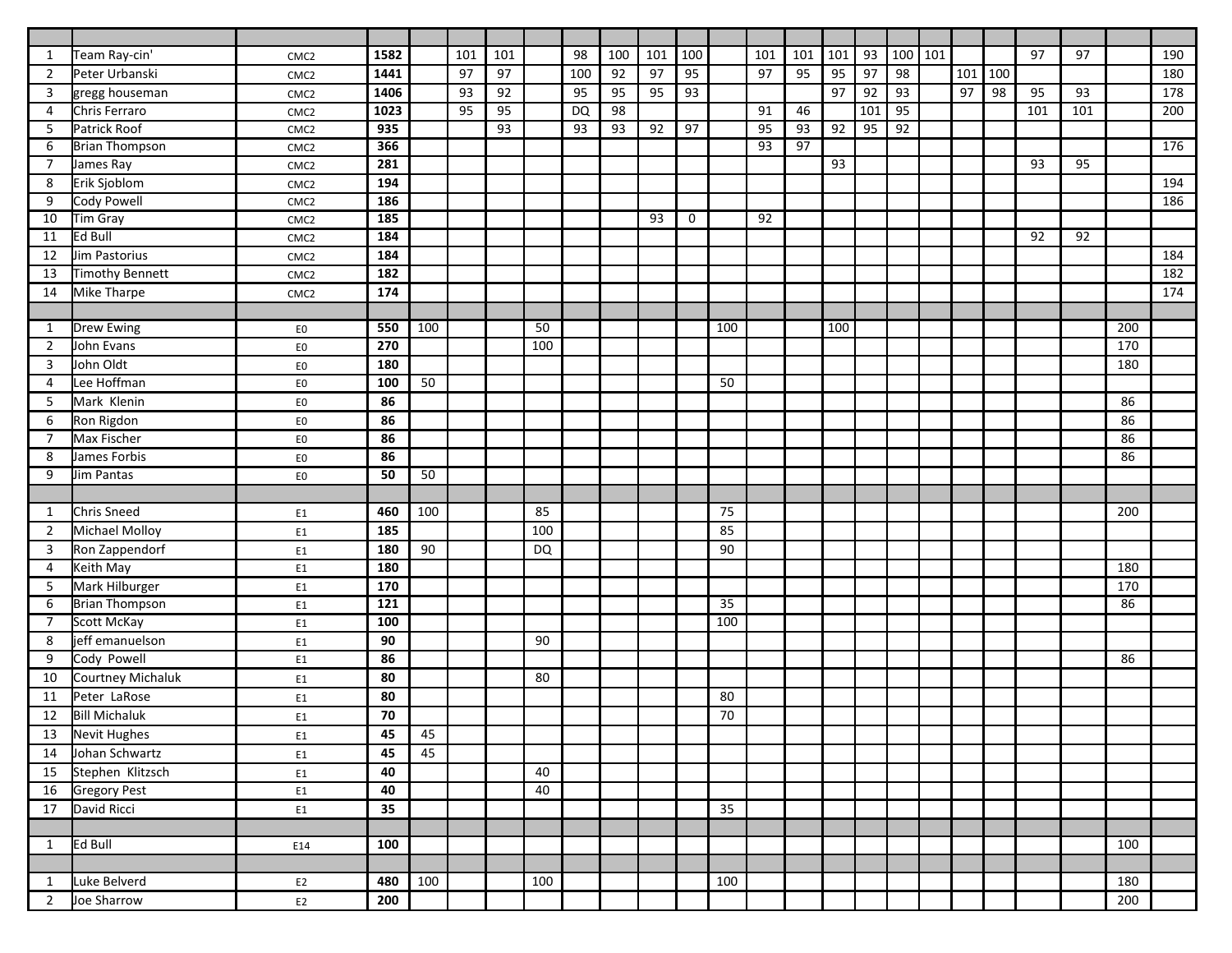| 3              | Jeff Williams          | E <sub>2</sub> | 90               |     |  |     |  |  | 90              |  |     |  |  |  |     |  |
|----------------|------------------------|----------------|------------------|-----|--|-----|--|--|-----------------|--|-----|--|--|--|-----|--|
| 4              | <b>AC McPeters</b>     | E <sub>2</sub> | 85               |     |  |     |  |  | 85              |  |     |  |  |  |     |  |
| 5              | Jason Plante           | E <sub>2</sub> | 80               |     |  |     |  |  | 80              |  |     |  |  |  |     |  |
| 6              | Johann Schwartz        | E <sub>2</sub> | 50               |     |  | 50  |  |  |                 |  |     |  |  |  |     |  |
|                |                        |                |                  |     |  |     |  |  |                 |  |     |  |  |  |     |  |
| 1              | Tom Hart               | E3             | 355              | 85  |  |     |  |  | 70              |  |     |  |  |  | 200 |  |
| $\overline{2}$ | Julio Palacio          | E3             | 270              |     |  |     |  |  |                 |  | 100 |  |  |  | 170 |  |
| 3              | Stephen DeVinney       | E3             | 238              | 43  |  |     |  |  | 35              |  |     |  |  |  | 160 |  |
| 4              | <b>DAVID WALSH</b>     | E3             | $\overline{238}$ |     |  |     |  |  | 100             |  |     |  |  |  | 138 |  |
| -5             | tyler cooke            | E3             | 230              | 100 |  |     |  |  |                 |  |     |  |  |  | 130 |  |
| 6              | Kyle Webb              | E3             | 180              |     |  |     |  |  |                 |  |     |  |  |  | 180 |  |
| 7              | Chuck Rosenblum        | E3             | 165              |     |  | 85  |  |  | 80              |  |     |  |  |  |     |  |
| 8              | MICHAEL DAVERO         | E3             | 150              |     |  |     |  |  |                 |  |     |  |  |  | 150 |  |
| 9              | Dick Makow             | E3             | 140              |     |  |     |  |  |                 |  |     |  |  |  | 140 |  |
| 10             | bruce byerly           | E3             | 136              |     |  |     |  |  |                 |  |     |  |  |  | 136 |  |
| 11             | Casey Carden           | E3             | 134              |     |  |     |  |  |                 |  |     |  |  |  | 134 |  |
| 12             | <b>Brian Domont</b>    | E3             | 132              |     |  |     |  |  |                 |  |     |  |  |  | 132 |  |
| 13             | <b>Skip Brock</b>      | E3             | 100              |     |  | 100 |  |  |                 |  |     |  |  |  |     |  |
| 14             | William J. O'Brien     | E3             | 90               | 90  |  |     |  |  |                 |  |     |  |  |  |     |  |
| 15             | Team Arbs              | E3             | 90               |     |  | 90  |  |  |                 |  |     |  |  |  |     |  |
| 16             | <b>Gerry Sparks</b>    | E3             | 90               |     |  |     |  |  | $\overline{90}$ |  |     |  |  |  |     |  |
| 17             | Johan Schwartz         | E3             | 85               |     |  |     |  |  | 85              |  |     |  |  |  |     |  |
| 18             | Jacob Sellers          | E3             | 80               |     |  | 80  |  |  |                 |  |     |  |  |  |     |  |
| 19             | Steven Laderman        | E3             | 75               |     |  |     |  |  | 75              |  |     |  |  |  |     |  |
| 20             | Team Delta House       | E3             | 66               |     |  |     |  |  |                 |  |     |  |  |  | 66  |  |
| 21             | Pakistan Express       | E3             | 66               |     |  |     |  |  |                 |  |     |  |  |  | 66  |  |
| 22             | <b>Stacy Tucker</b>    | E3             | 66               |     |  |     |  |  |                 |  |     |  |  |  | 66  |  |
| 23             | Matt Paderta           | E3             | 66               |     |  |     |  |  |                 |  |     |  |  |  | 66  |  |
| 24             | Chris Ferraro          | E3             | 66               |     |  |     |  |  |                 |  |     |  |  |  | 66  |  |
| 25             | Don Esbjornson         | E3             | 66               |     |  |     |  |  |                 |  |     |  |  |  | 66  |  |
| 26             | Jim Drago              | E3             | 66               |     |  |     |  |  |                 |  |     |  |  |  | 66  |  |
| 27             | Michael Edwards        | E3             | 66               |     |  |     |  |  |                 |  |     |  |  |  | 66  |  |
| 28             | <b>Mike Lesmerises</b> | E3             | 66               |     |  |     |  |  |                 |  |     |  |  |  | 66  |  |
| 29             | Nash Lawson            | E3             | 43               | 43  |  |     |  |  |                 |  |     |  |  |  |     |  |
| 30             | <b>Alfred McPeters</b> | E3             | 40               |     |  | 40  |  |  |                 |  |     |  |  |  |     |  |
|                |                        |                |                  |     |  |     |  |  |                 |  |     |  |  |  |     |  |
| $\mathbf{1}$   | <b>Whit Staples</b>    | E34            | 100              |     |  |     |  |  |                 |  |     |  |  |  | 100 |  |
|                |                        |                |                  |     |  |     |  |  |                 |  |     |  |  |  |     |  |
| 1              | Donald Clifford        | ES             | 370              | 85  |  | 90  |  |  | 45              |  |     |  |  |  | 150 |  |
| $\overline{2}$ | <b>Tony Cook</b>       | ES             | 228              |     |  |     |  |  | 90              |  |     |  |  |  | 138 |  |
| $\mathbf{3}$   | Rob May                | ES             | $\overline{200}$ |     |  |     |  |  |                 |  |     |  |  |  | 200 |  |
| $\overline{4}$ | <b>Herb Thomas</b>     | ES             | <b>180</b>       |     |  |     |  |  |                 |  |     |  |  |  | 180 |  |
| 5              | Tim Vito               | ES             | 170              |     |  |     |  |  |                 |  |     |  |  |  | 170 |  |
| 6              | Carl Dilley            | ES             | 160              |     |  |     |  |  |                 |  |     |  |  |  | 160 |  |
| $\overline{7}$ | Chris DeSalvo          | ES             | 140              | 100 |  | 40  |  |  |                 |  |     |  |  |  |     |  |
| 8              | <b>Clamp-It Racing</b> | ES             | 140              |     |  |     |  |  |                 |  |     |  |  |  | 140 |  |
| 9              | david richardson       | ES             | 100              |     |  | 100 |  |  |                 |  |     |  |  |  |     |  |
| 10             | David Pahl             | ES             | 100              |     |  |     |  |  | 100             |  |     |  |  |  |     |  |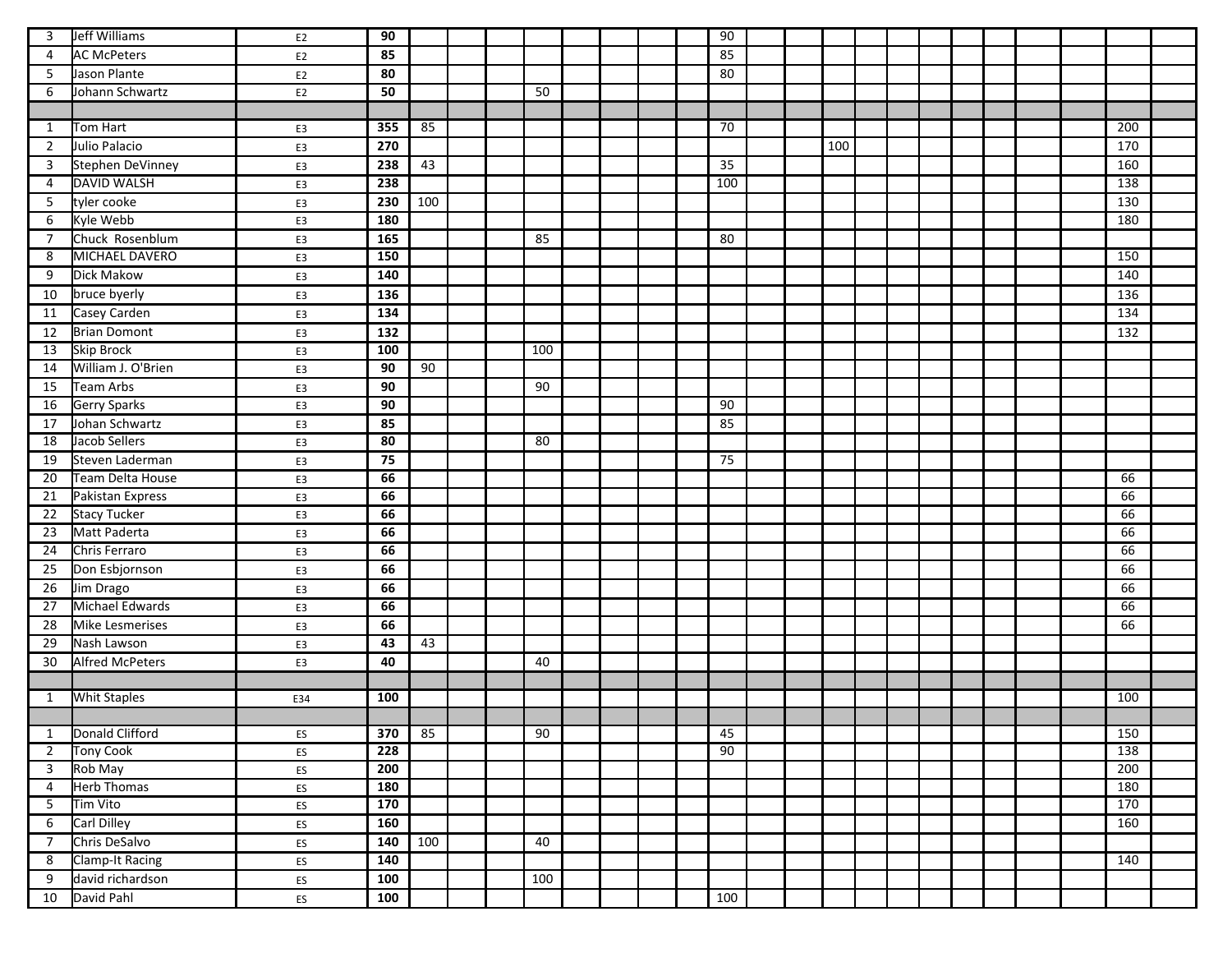| 11             | Tim Stephens            | ES         | 100             |    |     |     |     |     |             |     |     |     |                 | 100       |          |     |         |     |     |     |     |
|----------------|-------------------------|------------|-----------------|----|-----|-----|-----|-----|-------------|-----|-----|-----|-----------------|-----------|----------|-----|---------|-----|-----|-----|-----|
| 12             | Rob Bodle               | ES         | 90              | 90 |     |     |     |     |             |     |     |     |                 |           |          |     |         |     |     |     |     |
| 13             | William J. O'Brien      | ES         | $\overline{90}$ |    |     |     |     |     |             |     |     |     |                 | 90        |          |     |         |     |     |     |     |
| 14             | <b>Steve Phillips</b>   | ES         | 85              |    |     |     | 85  |     |             |     |     |     |                 |           |          |     |         |     |     |     |     |
| 15             | Patrick Dowd            | ES         | 80              |    |     |     | 80  |     |             |     |     |     |                 |           |          |     |         |     |     |     |     |
| 16             | Myra DeVit              | ES         | 70              |    |     |     |     |     |             |     |     |     |                 |           |          |     |         |     |     | 70  |     |
| 17             | Jim Pantas              | ES         | 70              |    |     |     |     |     |             |     |     |     |                 |           |          |     |         |     |     | 70  |     |
| 18             | Mark Boden              | ES         | 70              |    |     |     |     |     |             |     |     |     |                 |           |          |     |         |     |     | 70  |     |
| 19             | Jason Von Kluge         | ES         | 40              |    |     |     | 40  |     |             |     |     |     |                 |           |          |     |         |     |     |     |     |
| 20             | Don Walker              | ES         | 40              |    |     |     | 40  |     |             |     |     |     |                 |           |          |     |         |     |     |     |     |
|                |                         |            |                 |    |     |     |     |     |             |     |     |     |                 |           |          |     |         |     |     |     |     |
| 1              | david richardson        | ES4        | 100             |    |     |     |     |     |             |     |     |     |                 |           |          |     |         |     |     | 100 |     |
| $\overline{2}$ | Robert Schmidt          | ES4        | 90              |    |     |     |     |     |             |     |     |     |                 |           |          |     |         |     |     | 90  |     |
|                |                         |            |                 |    |     |     |     |     |             |     |     |     |                 |           |          |     |         |     |     |     |     |
| 1              | Raphael Van Der Straten | <b>ESR</b> | 200             |    |     |     |     |     |             |     |     |     |                 |           |          |     |         |     |     | 200 |     |
| $\overline{2}$ | Matt Graham             | ESR        | 100             |    |     |     | 100 |     |             |     |     |     |                 |           |          |     |         |     |     |     |     |
| 3              | john harris             | ESR        | 100             |    |     |     |     |     |             |     |     |     |                 | 100       |          |     |         |     |     |     |     |
| 4              | Rick Fergusson          | ESR        | 90              |    |     |     |     |     |             |     |     |     |                 | 90        |          |     |         |     |     |     |     |
| 5              | Tim Vito                | ESR        | 85              |    |     |     |     |     |             |     |     |     |                 | 85        |          |     |         |     |     |     |     |
| 6              | <b>Gary Tinker</b>      | ESR        | 80              |    |     |     |     |     |             |     |     |     |                 | 80        |          |     |         |     |     |     |     |
| $\overline{7}$ | steven tinker           | ESR        | 75              |    |     |     |     |     |             |     |     |     |                 | 75        |          |     |         |     |     |     |     |
| 8              | Lloyd Federle           | ESR        | 70              |    |     |     |     |     |             |     |     |     |                 | $70\,$    |          |     |         |     |     |     |     |
| 9              | <b>Eric Gervais</b>     | ESR        | 69              |    |     |     |     |     |             |     |     |     |                 | 69        |          |     |         |     |     |     |     |
| 10             | <b>Bob Turnage</b>      | ESR        | 68              |    |     |     |     |     |             |     |     |     |                 | 68        |          |     |         |     |     |     |     |
| 11             | <b>Carl Dilley</b>      | ESR        | 67              |    |     |     |     |     |             |     |     |     |                 | 67        |          |     |         |     |     |     |     |
| 12             | Greg Sheilds            | ESR        | 66              |    |     |     |     |     |             |     |     |     |                 | 66        |          |     |         |     |     |     |     |
| 13             | James Bushert           | ESR        | 65              |    |     |     |     |     |             |     |     |     |                 | 65        |          |     |         |     |     |     |     |
| 14             | Tom Clarke              | ESR        | 64              |    |     |     |     |     |             |     |     |     |                 | 64        |          |     |         |     |     |     |     |
| 15             | <b>Bill Michaluk</b>    | ESR        | 50              |    |     |     | 50  |     |             |     |     |     |                 |           |          |     |         |     |     |     |     |
| 16             | Jimmy Brunelle          | ESR        | 32              |    |     |     |     |     |             |     |     |     |                 | 32        |          |     |         |     |     |     |     |
|                |                         |            |                 |    |     |     |     |     |             |     |     |     |                 |           |          |     |         |     |     |     |     |
| 1              | Marty Howard            | FFR        | 718             |    | 90  | 100 |     |     |             |     |     | 69  | 69              |           |          | 90  | 100     | 100 | 100 |     |     |
| $\overline{2}$ | Thomas Lavell           | FFR        | 516             |    |     |     |     |     |             |     |     | 68  | 68              | $100$ 100 |          |     |         | 90  | 90  |     |     |
| 3              | Lars Lattstrom          | FFR        | 380             |    | 100 | 90  |     |     |             |     |     |     |                 |           |          | 100 | 90      |     |     |     |     |
| 4              | John George             | FFR        | 190             |    |     |     |     |     |             |     |     | 100 | 90              |           |          |     |         |     |     |     |     |
| 5              | Scott McKay             | FFR        | 190             |    |     |     |     |     |             |     |     | 90  | 100             |           |          |     |         |     |     |     |     |
| 6              | Paul Kaiser             | FFR        | 170             |    |     |     |     |     |             |     |     | 85  | 85              |           |          |     |         |     |     |     |     |
| $\overline{7}$ | Carl W Thompson III     | FFR        | 155             |    |     |     |     |     |             |     |     | 80  | 75              |           |          |     |         |     |     |     |     |
| 8              | Jim Schenck             | FFR        | 155             |    |     |     |     |     |             |     |     | 75  | 80              |           |          |     |         |     |     |     |     |
| 9              | Paul Arnold             | FFR        | 104             |    |     |     |     |     |             |     |     | 70  | $\overline{34}$ |           |          |     |         |     |     |     |     |
| 10             | Peter LaRose            | FFR        | 104             |    |     |     |     |     |             |     |     | 34  | 70              |           |          |     |         |     |     |     |     |
| 11             | Andrew Switlyk          | FFR        | 34              |    |     |     |     |     |             |     |     | 34  |                 |           |          |     |         |     |     |     |     |
|                |                         |            |                 |    |     |     |     |     |             |     |     |     |                 |           |          |     |         |     |     |     |     |
| 1              | John Torgersen          | GTS1       | 1265            |    | 100 | 100 |     | 90  | $\mathbf 0$ | 100 | 100 | 100 | 100             |           |          |     | 100 100 | 85  | 90  |     | 200 |
| 2              | John Mock               | GTS1       | 1000            |    | 90  | 90  |     | 85  | 90          |     |     | 90  |                 | 100 100   |          |     |         | 90  | 85  |     | 180 |
| 3              | Tim Pruitt              | GTS1       | 470             |    |     |     |     | 100 | 100         |     |     | 85  |                 |           | 85   100 |     |         |     |     |     |     |
| 4              | H. Baumeister           | GTS1       | 405             |    |     |     |     |     |             |     |     |     |                 |           |          |     | 85      | 80  | 80  |     | 160 |
| 5              | Jason Franklin          | GTS1       | 200             |    |     |     |     |     |             |     |     |     |                 |           |          |     |         | 100 | 100 |     |     |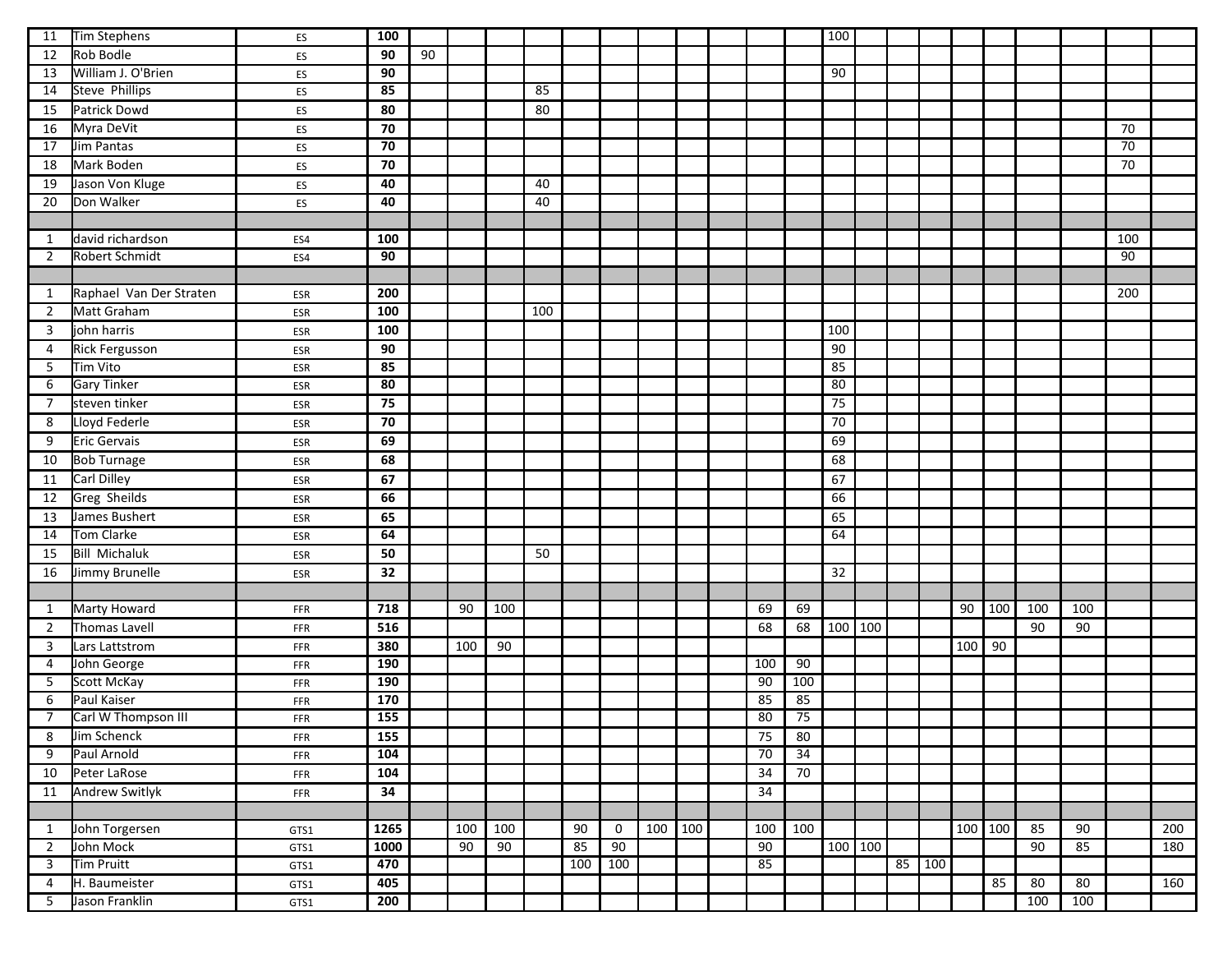| 6              | Lynn Wike             | GTS1 | 180        |     |     |              |                 |             | 90          |                 |             |          |                |           |     |     | 90  |             |             |     |
|----------------|-----------------------|------|------------|-----|-----|--------------|-----------------|-------------|-------------|-----------------|-------------|----------|----------------|-----------|-----|-----|-----|-------------|-------------|-----|
| $\overline{7}$ | Deems Riddle          | GTS1 | 175        |     |     |              |                 |             |             |                 |             |          |                | 90        | 85  |     |     |             |             |     |
| 8              | Michael Dearstyne     | GTS1 | 170        |     |     |              |                 |             |             |                 |             |          |                |           |     |     |     |             |             | 170 |
| 9              | <b>Stacy Freeman</b>  | GTS1 | 143        |     |     |              |                 |             |             |                 |             |          |                | 100       | 43  |     |     |             |             |     |
| 10             | Alonzo Taylor         | GTS1 | 130        | 45  | 85  |              |                 |             |             |                 |             |          |                |           |     |     |     |             |             |     |
| 11             | Matt Hahnemann        | GTS1 | 115        |     |     |              |                 |             |             |                 |             |          |                |           |     |     |     | 40          | 75          |     |
| 12             | Peter Burman          | GTS1 | 90         |     |     |              |                 |             |             |                 |             |          |                |           | 90  |     |     |             |             |     |
| 13             | Joey Sullivan         | GTS1 | 45         |     |     |              | 45              |             |             |                 |             |          |                |           |     |     |     |             |             |     |
|                |                       |      |            |     |     |              |                 |             |             |                 |             |          |                |           |     |     |     |             |             |     |
| 1              | Michael Molloy        | GTS2 | 1280       | 100 | 80  | 100          | 100             | 100         | 100         | 100             | 100         |          | DQ 100 100 100 |           |     |     |     |             |             | 200 |
| $\overline{2}$ | <b>Eric Nissen</b>    | GTS2 | 710        |     |     | 85           | 75              |             |             | 80              | 90          |          |                | 90        | 90  | 100 | 100 |             |             |     |
| 3              | Sean Dennis           | GTS2 | 625        | 85  | 100 | 75           | 85              | 90          |             |                 |             | $100$ 90 |                |           |     |     |     |             |             |     |
| 4              | <b>Chris Sneed</b>    | GTS2 | 365        | 80  | 85  |              |                 |             |             |                 |             |          |                |           |     |     |     | 100         | 100         |     |
| 5              | Adam Nitti            | GTS2 | 355        |     |     |              |                 |             |             | 90              | 85          |          |                |           |     |     |     |             |             | 180 |
| 6              | Don Sullinger         | GTS2 | 340        | 90  | 90  | 80           | 80              |             |             |                 |             |          |                |           |     |     |     |             |             |     |
| $\overline{7}$ | Loring Brown          | GTS2 | 211        |     |     |              |                 |             |             | 85              | 40          |          |                |           |     |     |     |             |             | 86  |
| 8              | jeff emanuelson       | GTS2 | 180        |     |     | 90           | 90              |             |             |                 |             |          |                |           |     |     |     |             |             |     |
| 9              | Jonathan Foulds       | GTS2 | 170        |     |     |              |                 |             |             |                 |             |          |                | 85        | 85  |     |     |             |             |     |
| 10             | Stephen Dubovsky      | GTS2 | 170        |     |     |              |                 |             |             |                 |             |          |                |           |     |     |     |             |             | 170 |
| 11             | Jason Crist           | GTS2 | 155        |     |     |              |                 |             |             | 75              | 80          |          |                |           |     |     |     |             |             |     |
|                |                       |      |            |     |     |              |                 |             |             |                 |             |          |                |           |     |     |     |             |             |     |
| 1              | Stephen Klitzsch      | GTS3 | 1195       | 85  | 0   | 80           | 80              | 75          | 85          | 80              | $\mathbf 0$ | 90       | 100            | 0         | 100 | 90  | 90  | $\mathbf 0$ | 90          | 150 |
| $\overline{2}$ | <b>Gregory Pest</b>   | GTS3 | 1133       | 90  | 0   | $\mathbf{0}$ | 85              | $\mathbf 0$ | $\mathbf 0$ |                 | 85          | 100      | 90             | 100       | 90  | 85  | 85  | 100         | 85          | 138 |
| 3              | bob hahnemann         | GTS3 | 550        |     |     |              |                 | 100         | 100         |                 |             |          |                |           |     | 100 | 100 | 50          | 100         |     |
| 4              | <b>Drew Ewing</b>     | GTS3 | 450        |     | 100 | 85           | 90              | 85          |             | 40              |             |          |                | 50        |     |     |     |             |             |     |
| 5              | Mike Stinnett         | GTS3 | 320        |     |     |              |                 | 90          | 90          |                 |             |          |                |           |     |     |     |             |             | 140 |
| 6              | <b>Ted Worrell</b>    | GTS3 | 290        | 100 | 90  | 100          |                 |             |             |                 |             |          |                |           |     |     |     |             |             |     |
| $\overline{7}$ | david richardson      | GTS3 | 200        |     |     |              |                 |             |             | 100             | 100         |          |                |           |     |     |     |             |             |     |
| 8              | Joshua Smith          | GTS3 | 200        |     |     |              |                 |             |             |                 |             |          |                |           |     |     |     |             |             | 200 |
| 9              | Adam Nitti            | GTS3 | 190        |     |     | 90           | 100             |             |             |                 |             |          |                |           |     |     |     |             |             |     |
| 10             | Julie Wolf            | GTS3 | 180        |     |     |              |                 |             |             | 90              | 90          |          |                |           |     |     |     |             |             |     |
| 11             | Korey Deason          | GTS3 | 180        |     |     |              |                 |             |             |                 |             |          |                |           |     |     |     |             |             | 180 |
| 12             | Eric Wong             | GTS3 | 170        |     |     |              |                 |             |             |                 |             |          |                |           |     |     |     |             |             | 170 |
| 13             | Robert Schmidt        | GTS3 | 160        |     |     |              |                 |             |             |                 |             |          |                |           |     |     |     |             |             | 160 |
| 14             | Roman Lifson          | GTS3 | 85         |     |     |              |                 |             |             | 85              |             |          |                |           |     |     |     |             |             |     |
| 15             | <b>Steve Whitcomb</b> | GTS3 | 80         |     |     |              |                 |             | 80          |                 |             |          |                |           |     |     |     |             |             |     |
| 16             | Don Sullinger         | GTS3 | 45         |     |     |              |                 |             |             |                 |             |          | 45             |           |     |     |     |             |             |     |
|                |                       |      |            |     |     |              |                 |             |             |                 |             |          |                |           |     |     |     |             |             |     |
| 1              | <b>Fred Dow</b>       | GTS4 | 1175       | 85  |     | 80           | 85              | 85          | 80          | 80              | 90          |          |                | 90        | 85  | 85  | 90  | 90          | $\mathbf 0$ | 150 |
| $\overline{2}$ | werner stark          | GTS4 | 1103       |     |     | 70           | 80              | 80          | 85          | 85              | 45          |          |                | 80        | 90  | 90  | 85  | 85          | 90          | 138 |
| 3              | William Goldfarb      | GTS4 | 800        | 100 | 100 |              |                 | 100         | 100         |                 |             |          |                |           |     | 100 | 100 | 100         | 100         |     |
| 4              | David Pahl            | GTS4 | 525        |     |     | 90           | 75              |             |             | 100             | 100         |          |                |           |     |     |     |             |             | 160 |
| 5              | Jon Gearhart          | GTS4 | 418        |     |     | 75           | 38              | 70          | 70          |                 |             |          |                | 85        | 80  |     |     |             |             |     |
| 6              | <b>Barry Davison</b>  | GTS4 | 405        |     |     | 85           | 100             | 90          | 90          |                 |             |          |                | 40        |     |     |     |             |             |     |
| 7              | Patrick Clifford      | GTS4 | 318        | 90  |     | 100          | $\overline{38}$ |             |             | $\overline{90}$ |             |          |                |           |     |     |     |             |             |     |
| 8              | Randy Mueller         | GTS4 | 200        |     |     |              |                 |             |             |                 |             |          |                | $100$ 100 |     |     |     |             |             |     |
| 9              | Max Fischer           | GTS4 | 200        |     |     |              |                 |             |             |                 |             |          |                |           |     |     |     |             |             | 200 |
| 10             | David Richardson      | GTS4 | <b>180</b> |     |     |              |                 |             |             |                 |             |          |                |           |     |     |     |             |             | 180 |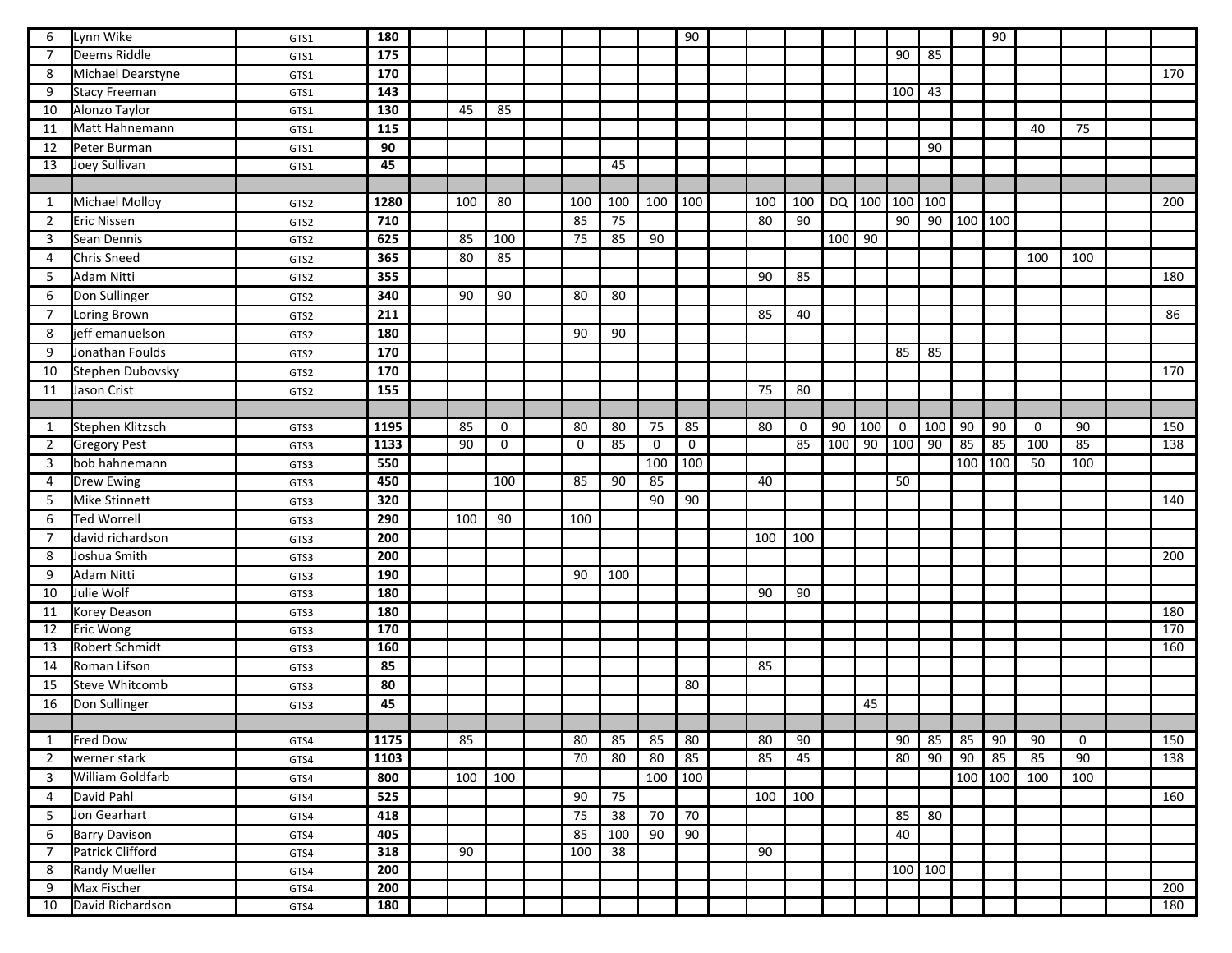| 11             | Mark Klenin                         | GTS4                             | 170  |     |     |     |     |     |     |     |     |         |               |           |             |     |         |     |     | 170 |
|----------------|-------------------------------------|----------------------------------|------|-----|-----|-----|-----|-----|-----|-----|-----|---------|---------------|-----------|-------------|-----|---------|-----|-----|-----|
| 12             | Patrick Dowd                        | GTS4                             | 159  |     |     | 69  | 90  |     |     |     |     |         |               |           |             |     |         |     |     |     |
| 13             | <b>Fred Crawford</b>                | GTS4                             | 150  |     |     |     |     | 75  | 75  |     |     |         |               |           |             |     |         |     |     |     |
| 14             | Tim Myers                           | GTS4                             | 140  |     |     |     |     |     |     |     |     |         |               |           |             |     |         |     |     | 140 |
| 15             | David Walsh                         | GTS4                             | 88   |     |     |     |     |     |     |     |     |         |               |           |             |     |         | 43  | 45  |     |
|                |                                     |                                  |      |     |     |     |     |     |     |     |     |         |               |           |             |     |         |     |     |     |
| 1              | <b>Gilbert Galle</b>                | GTS5                             | 500  | 100 |     | 100 | 100 |     |     | 100 | 100 |         |               |           |             |     |         |     |     |     |
| 2              | <b>Bill Michaluk</b>                | GTS5                             | 490  |     |     | 90  |     |     |     |     |     |         |               | 100   100 |             |     |         |     |     | 200 |
| 3              | Mike Stinnett                       | GTS5                             | 200  | 100 | 100 |     |     |     |     |     |     |         |               |           |             |     |         |     |     |     |
|                |                                     |                                  |      |     |     |     |     |     |     |     |     |         |               |           |             |     |         |     |     |     |
| 1              | Thomas Logan                        | GTSU                             | 540  | 100 | 100 |     |     |     |     |     |     |         |               |           |             |     |         | 100 | 100 | 140 |
| 2              | Don Sullinger                       | GTSU                             | 500  |     |     |     |     | 100 | 100 | 100 | 100 | 100     |               |           |             |     |         |     |     |     |
| 3              | <b>Barry Davison</b>                | GTSU                             | 200  |     |     |     |     |     |     |     |     |         |               |           |             |     |         |     |     | 200 |
| 4              | Steele Alphin                       | GTSU                             | 190  |     |     | 90  | 100 |     |     |     |     |         |               |           |             |     |         |     |     |     |
| 5              | Al Carter                           | GTSU                             | 180  |     |     |     |     |     |     |     |     |         |               |           |             |     |         |     |     | 180 |
| 6              | <b>Gregory Schermer</b>             |                                  | 170  |     |     |     |     |     |     |     |     |         |               |           |             |     |         |     |     | 170 |
| 7              | Jean Francois Brunot                | GTSU                             | 160  |     |     |     |     |     |     |     |     |         |               |           |             |     |         |     |     | 160 |
|                |                                     | GTSU                             | 150  |     |     |     |     |     |     |     |     |         |               |           |             |     |         |     |     | 150 |
| 8              | Phil Williamson<br>david richardson | GTSU                             | 100  |     |     | 100 |     |     |     |     |     |         |               |           |             |     |         |     |     |     |
| 9              |                                     | GTSU                             |      |     |     |     |     |     |     |     |     |         |               |           |             |     |         |     |     |     |
| 10             | H. Baumeister                       | GTSU                             | 100  |     |     |     |     |     |     |     |     |         |               |           |             | 100 |         |     |     |     |
| 11             | <b>Drew Ewing</b>                   | GTSU                             | 70   |     |     |     |     |     |     |     |     |         |               |           |             |     |         |     |     | 70  |
|                |                                     |                                  |      |     |     |     |     |     |     |     |     |         |               |           |             |     |         |     |     |     |
| 1              | Ron Rigdon                          | Honda Chal 1                     | 1300 | 90  | 90  | 40  |     | 100 | 100 | 100 |     | 100     | 90            |           | 100 100 100 |     | 100     | 100 | 90  |     |
| $\overline{2}$ | Karl Kondor                         | Honda Chal 1                     | 823  | 100 | 100 | 100 | 43  | 45  |     |     |     | 90      | 85            |           |             | 90  | 80      |     |     | 90  |
| 3              | <b>Brad Wood</b>                    | Honda Chal 1                     | 705  |     |     |     |     | 90  | 85  |     |     | 40      | $ 100\rangle$ |           |             |     |         | 90  | 100 | 200 |
| 4              | Song-Yih Tu                         | Honda Chal 1                     | 553  |     |     | 80  | 85  |     |     |     |     |         |               | 85        | 90          | 85  | 85      | 43  |     |     |
| -5             | Iourie Gorine                       | Honda Chal 1                     | 365  |     |     | 90  | 100 |     |     |     |     |         |               | 90        |             |     |         | 85  |     |     |
| 6              | Michael Keena-Levin                 | Honda Chal 1                     | 340  |     |     | 85  | 90  |     |     |     |     | 85      | 80            |           |             |     |         |     |     |     |
| $\overline{7}$ | Rob Oxford                          | Honda Chal 1                     | 180  |     |     |     |     |     |     |     |     |         |               |           |             |     |         |     |     | 180 |
| 8              | David Kinsey                        | Honda Chal 1                     | 170  |     |     |     |     |     |     |     |     |         |               |           |             | 80  | 90      |     |     |     |
| 9              | John Reamer                         | Honda Chal 1                     | 120  |     |     |     |     |     |     |     |     | 80      | 40            |           |             |     |         |     |     |     |
| 10             | Shane Lovely                        | Honda Chal 1                     | 90   |     |     |     |     |     | 90  |     |     |         |               |           |             |     |         |     |     |     |
|                |                                     |                                  |      |     |     |     |     |     |     |     |     |         |               |           |             |     |         |     |     |     |
| 1              | Iourie Gourin                       | Honda Chal 2                     | 570  | 100 | 90  |     |     |     |     | 100 | 100 |         |               |           |             |     |         |     |     | 180 |
| $\overline{2}$ | John Reamer                         | Honda Chal 2                     | 400  |     |     |     |     |     |     |     |     |         |               |           |             | 100 | 100     |     |     | 200 |
| 3              | Shane Lovely                        | Honda Chal 2                     | 280  |     |     |     |     | 100 |     |     |     |         |               |           |             | 90  | 90      |     |     |     |
| 4              | Michael Keena-Levin                 | Honda Chal 2                     | 190  | 90  | 100 |     |     |     |     |     |     |         |               |           |             |     |         |     |     |     |
|                |                                     |                                  |      |     |     |     |     |     |     |     |     |         |               |           |             |     |         |     |     |     |
| 1              | Song-Yih Tu                         | Honda Chal 5                     | 200  | 100 | 100 |     |     |     |     |     |     |         |               |           |             |     |         |     |     |     |
|                |                                     |                                  |      |     |     |     |     |     |     |     |     |         |               |           |             |     |         |     |     |     |
| 1              | Carl Eckert                         | Legends                          | 1400 |     |     | 100 | 100 | 100 | 100 | 100 | 100 | 100 100 |               |           |             |     | 100 100 | 100 | 100 | 200 |
|                |                                     |                                  |      |     |     |     |     |     |     |     |     |         |               |           |             |     |         |     |     |     |
| 1              | Tom Hennig                          | P1                               | 100  |     |     | 100 |     |     |     |     |     |         |               |           |             |     |         |     |     |     |
|                |                                     |                                  |      |     |     |     |     |     |     |     |     |         |               |           |             |     |         |     |     |     |
| 1              | Ron Monfils                         | P <sub>2</sub>                   | 690  | 100 | 100 | 100 | 100 |     |     |     |     |         |               |           |             |     |         | 100 | 100 | 90  |
| $\overline{2}$ | <b>Gordon Slingerland</b>           | P <sub>2</sub>                   | 450  |     |     |     |     |     |     | 85  | 85  |         |               |           |             |     |         | 50  | 50  | 180 |
| 3              | Jason Swenk                         |                                  | 400  |     |     |     |     |     |     | 100 | 100 |         |               |           |             |     |         |     |     | 200 |
| 4              | Darrell George                      | P <sub>2</sub><br>P <sub>2</sub> | 360  |     |     | 90  | 90  |     |     | 90  | 90  |         |               |           |             |     |         |     |     |     |
|                |                                     |                                  |      |     |     |     |     |     |     |     |     |         |               |           |             |     |         |     |     |     |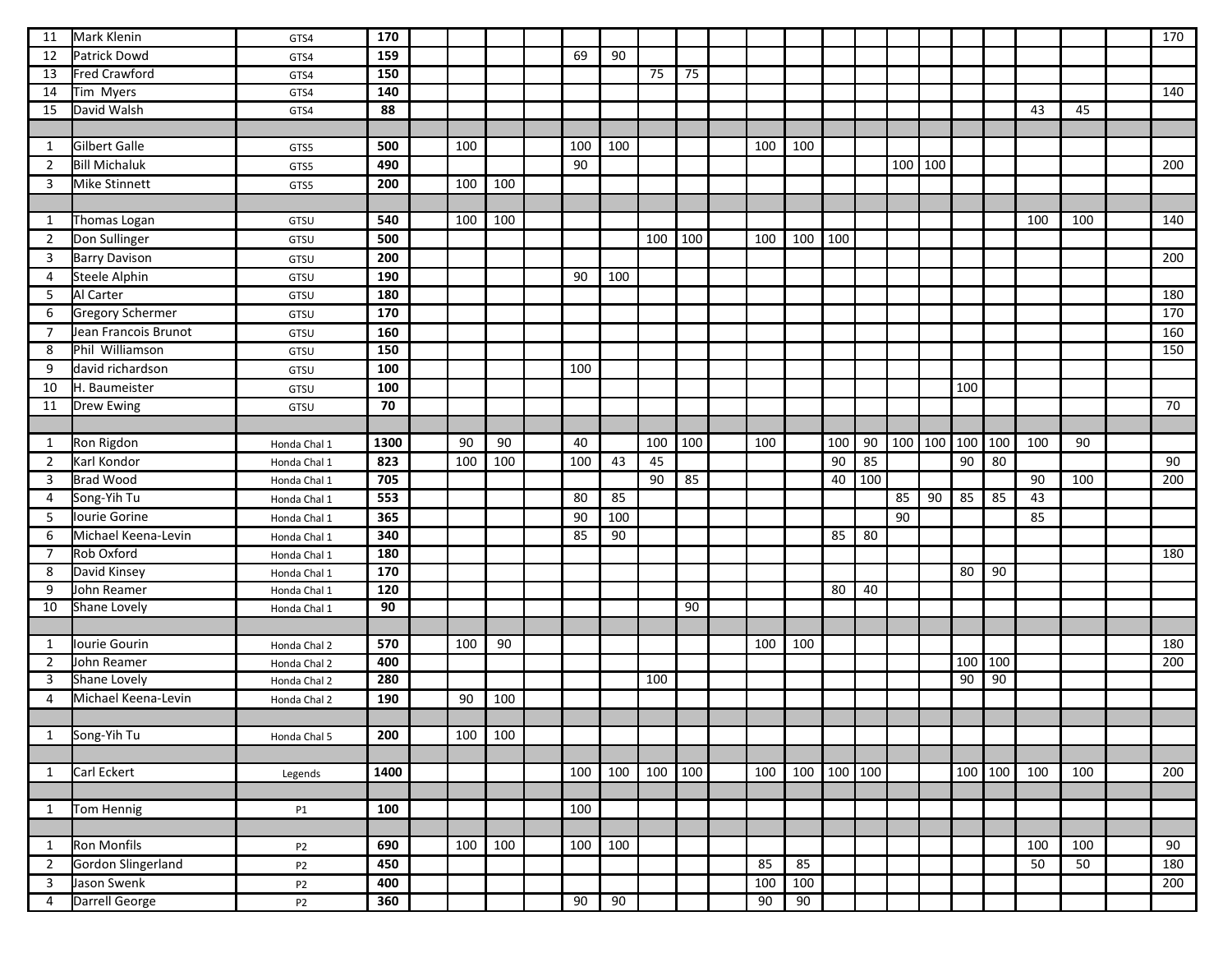| $\mathbf{1}$   | Gordon Slingerland     | P3               | 600              | 100 | 100 | 100 | 100             | 100 | 100             |     |     |               |                 |            |             |     |     |                 |                 |     |
|----------------|------------------------|------------------|------------------|-----|-----|-----|-----------------|-----|-----------------|-----|-----|---------------|-----------------|------------|-------------|-----|-----|-----------------|-----------------|-----|
|                |                        |                  |                  |     |     |     |                 |     |                 |     |     |               |                 |            |             |     |     |                 |                 |     |
| 1              | <b>Mark Nunnally</b>   | PTA              | 385              |     |     | 100 | 85              |     |                 |     |     |               |                 |            | $100$   100 |     |     |                 |                 |     |
| 2              | Frank Barba            | PTA              | 200              | 100 | 100 |     |                 |     |                 |     |     |               |                 |            |             |     |     |                 |                 |     |
| 3              | Jason Ireland          | PTA              | 180              |     |     | 90  | $\overline{90}$ |     |                 |     |     |               |                 |            |             |     |     |                 |                 |     |
| 4              | Jeff Seldomridge       | PTA              | 165              |     |     | 85  | 80              |     |                 |     |     |               |                 |            |             |     |     |                 |                 |     |
| 5              | <b>Scott Perkins</b>   | PTA              | 100              |     |     | DQ  | 100             |     |                 |     |     |               |                 |            |             |     |     |                 |                 |     |
|                |                        |                  |                  |     |     |     |                 |     |                 |     |     |               |                 |            |             |     |     |                 |                 |     |
| 1              | Jason Plante           | PTB              | 1240             | 100 | 100 | 100 | 100             |     |                 | 100 |     | 100   100     |                 |            |             | 85  | 80  | 90              | 85              | 200 |
| $\overline{2}$ | John Evans             | PTB              | 1125             |     |     | 90  | 90              | 90  | 100             |     |     |               |                 |            | 100   100   | 100 | 90  | 85              | 100             | 180 |
| 3              | John Davidson          | PTB              | 570              |     |     |     |                 | 100 | $\overline{90}$ |     |     |               |                 |            |             | 90  | 100 | 100             | 90              |     |
| 4              | Jeff Williams          | PTB              | 100              |     |     |     |                 |     |                 |     | 100 |               |                 |            |             |     |     |                 |                 |     |
| 5              | Matt Morgan            | PTB              | 85               |     |     |     |                 |     |                 |     |     |               |                 |            |             |     | 85  |                 |                 |     |
| 6              | David Walsh            | PTB              | 80               |     |     |     |                 |     |                 |     |     |               |                 |            |             |     |     |                 | 80              |     |
|                |                        |                  |                  |     |     |     |                 |     |                 |     |     |               |                 |            |             |     |     |                 |                 |     |
| 1              | Jeff Williams          | PTC              | 400              |     |     |     |                 |     |                 |     |     | $100$   $100$ |                 |            |             |     |     |                 |                 | 200 |
|                |                        |                  |                  |     |     |     |                 |     |                 |     |     |               |                 |            |             |     |     |                 |                 |     |
| 1              | <b>Thomas Neel</b>     | PTD              | 500              |     |     | 100 | 100             |     |                 |     |     |               |                 | $100$ 100  |             |     |     |                 |                 | 100 |
| $\overline{2}$ | <b>Scott Bell</b>      | PTD              | 200              |     |     |     |                 |     |                 |     |     |               |                 |            |             |     |     |                 |                 | 200 |
|                |                        |                  |                  |     |     |     |                 |     |                 |     |     |               |                 |            |             |     |     |                 |                 |     |
| 1              | David White            | PTE              | 100              |     |     |     |                 |     |                 |     |     |               |                 | 100        |             |     |     |                 |                 |     |
| 2              | <b>Alfred McPeters</b> | PTE              | 100              |     |     |     |                 |     |                 |     |     |               |                 |            | 100         |     |     |                 |                 |     |
|                |                        |                  |                  |     |     |     |                 |     |                 |     |     |               |                 |            |             |     |     |                 |                 |     |
| 1              | Robert Iverson         | PTF              | 300              | 100 | 100 | 100 |                 |     |                 |     |     |               |                 |            |             |     |     |                 |                 |     |
|                |                        |                  |                  |     |     |     |                 |     |                 |     |     |               |                 |            |             |     |     |                 |                 |     |
| 1              | Tres Childs            | STR1             | 400              |     |     |     |                 |     |                 | 100 | 100 |               |                 | 100   100  |             |     |     |                 |                 |     |
| $\overline{2}$ | <b>Gary Tinker</b>     | STR1             | 360              |     |     |     |                 |     |                 |     |     | 90            | 90              |            |             |     |     |                 |                 | 180 |
| 3              | Tim Vito               | STR1             | 200              |     |     |     |                 |     |                 |     |     |               |                 |            |             |     |     |                 |                 | 200 |
| 4              | Lloyd Federle          | STR1             | 175              |     |     |     |                 |     |                 |     |     | 75            | 100             |            |             |     |     |                 |                 |     |
| 5              | Rob Hall               | STR1             | 170              |     |     |     |                 |     |                 |     |     | 100           | 70              |            |             |     |     |                 |                 |     |
| 6              | Jimmy Brunelle         | STR1             | 170              |     |     |     |                 |     |                 |     |     | 85            | 85              |            |             |     |     |                 |                 |     |
| $\overline{7}$ | <b>Tom Clarke</b>      | STR1             | 155              |     |     |     |                 |     |                 |     |     | 80            | 75              |            |             |     |     |                 |                 |     |
| 8              | steven tinker          | STR1             | 115              |     |     |     |                 |     |                 |     |     | 35            | 80              |            |             |     |     |                 |                 |     |
| 9              | <b>Greg Shields</b>    | STR1             | 105              |     |     |     |                 |     |                 |     |     | 70            | $\overline{35}$ |            |             |     |     |                 |                 |     |
| 10             | Carl Dilley            | STR1             | 69               |     |     |     |                 |     |                 |     |     | 69            |                 |            |             |     |     |                 |                 |     |
|                |                        |                  |                  |     |     |     |                 |     |                 |     |     |               |                 |            |             |     |     |                 |                 |     |
| 1              | Darrel Hamilton        | STR <sub>2</sub> | 1450             | 90  | 90  | 90  | 90              | 85  | 80              | 85  | 90  | 100           | 85              |            |             | 100 | 100 | 80              | 85              | 200 |
| 2              | <b>Brad Daugherty</b>  | STR <sub>2</sub> | 851              | 45  | 85  | 100 | 100             | 38  | 85              | 90  | 85  | 43            |                 |            |             |     |     |                 |                 | 180 |
| $\overline{3}$ | Lee Barnard            | STR <sub>2</sub> | 775              |     |     |     |                 | 75  | 75              | 80  | 80  | 85            | 80              |            |             |     |     | 70              | 70              | 160 |
| 4              | Jordan Anderson        | STR <sub>2</sub> | 750              |     |     |     |                 | 90  | 90              |     |     | 90            |                 | 100 90 100 |             |     |     | $\overline{90}$ | 100             |     |
| 5              | Randy Suddreth         | STR <sub>2</sub> | 475              |     |     |     |                 | 100 | 100             | 100 | 100 | DQ            | 40              |            |             |     |     | 35              |                 |     |
| 6              | David Schram           | STR <sub>2</sub> | 355              |     |     | 85  | DQ              |     |                 |     |     |               |                 | $100$ 90   |             |     |     |                 |                 | 80  |
| 7              | Mike Rea               | STR <sub>2</sub> | 320              |     |     |     |                 |     |                 |     |     |               |                 |            |             |     |     | 75              | 75              | 170 |
| 8              | Rob Hall               | STR <sub>2</sub> | 200              | 100 | 100 |     |                 |     |                 |     |     |               |                 |            |             |     |     |                 |                 |     |
| 9              | <b>Gary Tinker</b>     | STR <sub>2</sub> | <b>180</b>       |     |     |     |                 |     |                 |     |     |               |                 |            |             |     |     | 100             | 80              |     |
| 10             | <b>Richard Burke</b>   | STR <sub>2</sub> | $\overline{175}$ |     |     |     |                 |     |                 |     |     |               |                 |            |             |     |     | 85              | $\overline{90}$ |     |
| 11             | <b>Tim Stephens</b>    | STR <sub>2</sub> | 133              |     |     |     |                 |     |                 |     |     | 43            | 90              |            |             |     |     |                 |                 |     |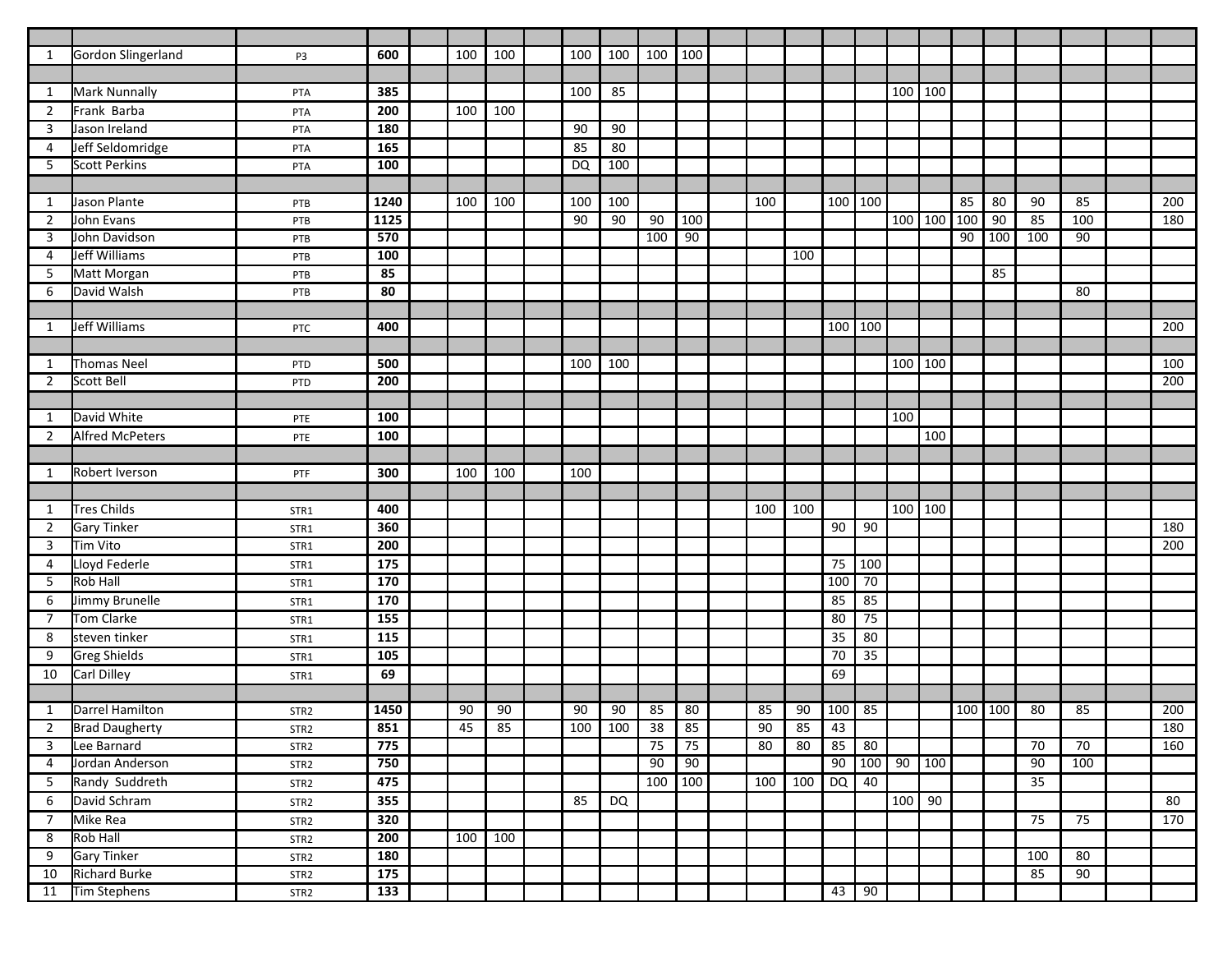| 12 | Jeffrey Seldomridge       | STR <sub>2</sub>    | 80   |     |     |     |     | 80  |     |     |     |           |    |           |    |     |     |     |     |     |
|----|---------------------------|---------------------|------|-----|-----|-----|-----|-----|-----|-----|-----|-----------|----|-----------|----|-----|-----|-----|-----|-----|
|    |                           |                     |      |     |     |     |     |     |     |     |     |           |    |           |    |     |     |     |     |     |
| 1  | Chris White               | Showroom Spec Miata | 200  |     |     |     |     |     |     |     |     |           |    |           |    |     |     |     |     | 200 |
|    |                           |                     |      |     |     |     |     |     |     |     |     |           |    |           |    |     |     |     |     |     |
| 1  | Nash Lawson               | Spec Miata          | 1193 | 80  | 80  |     |     | 100 | 100 | 68  | 70  | 90        | 90 | 80        | 85 | 90  | 90  |     |     | 170 |
| 2  | <b>Keith Andrews</b>      | Spec Miata          | 740  |     |     |     |     | 80  |     | 75  | 75  | 100   100 |    | 85        | 80 | 100 | 45  |     |     |     |
| 3  | tyler cooke               | Spec Miata          | 580  | 100 | 100 | 90  | 90  |     |     |     |     |           |    |           |    |     |     |     |     | 200 |
| 4  | Jim Black                 | Spec Miata          | 530  |     |     |     |     |     |     |     |     | 80        | 85 |           |    | 85  | 100 | 90  | 90  |     |
| 5  | Tom Hart                  | Spec Miata          | 405  | 69  | 66  |     |     |     |     | 67  | 67  |           |    |           |    |     |     |     |     | 136 |
| 6  | <b>Cliff Brown</b>        | Spec Miata          | 380  |     |     | 100 | 100 |     |     |     |     |           |    |           |    |     |     |     |     | 180 |
| 7  | Matt McBride              | Spec Miata          | 380  |     |     |     |     | 90  | 90  |     |     |           |    |           |    |     |     | 100 | 100 |     |
| 8  | Justin Hille              | Spec Miata          | 380  |     |     |     |     |     |     | 100 | 100 |           |    | 90        | 90 |     |     |     |     |     |
| 9  | <b>Nathanial Sparks</b>   | Spec Miata          | 380  |     |     |     |     |     |     | 90  | 90  |           |    | 100   100 |    |     |     |     |     |     |
| 10 | John Palazzolo            | Spec Miata          | 353  | 68  | 67  | 68  | 70  |     |     |     |     |           | 80 |           |    |     |     |     |     |     |
| 11 | <b>Skip Brock</b>         | Spec Miata          | 324  | 90  | 85  | 80  | 69  |     |     |     |     |           |    |           |    |     |     |     |     |     |
| 12 | Jacob Sellers             | Spec Miata          | 255  |     |     | 70  | 35  |     |     |     |     |           |    | 75        | 75 |     |     |     |     |     |
| 13 | <b>Scott Phillips</b>     | Spec Miata          | 253  |     |     |     |     |     |     | 69  | 80  |           |    | 69        | 35 |     |     |     |     |     |
| 14 | Manny Desilva             | Spec Miata          | 245  |     | 75  |     |     |     |     | 85  | 85  |           |    |           |    |     |     |     |     |     |
| 15 | James Partin              | Spec Miata          | 225  | 70  | 70  |     |     |     |     |     |     |           |    |           |    |     |     |     | 85  |     |
| 16 | <b>Michael Lesmerises</b> | Spec Miata          | 220  |     |     |     |     | 70  | 80  | 70  |     |           |    |           |    |     |     |     |     |     |
| 17 | Tom Fowler                | Spec Miata          | 175  | 85  | 90  |     |     |     |     |     |     |           |    |           |    |     |     |     |     |     |
| 18 | T.J. Graven               | Spec Miata          | 170  |     |     | 85  | 85  |     |     |     |     |           |    |           |    |     |     |     |     |     |
| 19 | John Peterson             | Spec Miata          | 160  |     |     |     |     | 75  | 85  |     |     |           |    |           |    |     |     |     |     |     |
| 20 | Team D-Squared Racing     | Spec Miata          | 160  |     |     |     |     |     |     |     |     | 85        | 75 |           |    |     |     |     |     |     |
| 21 | John Mayes                | Spec Miata          | 160  |     |     |     |     |     |     |     |     |           |    |           |    |     |     |     |     | 160 |
| 22 | Tim Voth                  | Spec Miata          | 154  |     |     |     |     | 85  | 69  |     |     |           |    |           |    |     |     |     |     |     |
| 23 | Team Arbs                 | Spec Miata          | 150  |     |     | 75  | 75  |     |     |     |     |           |    |           |    |     |     |     |     |     |
| 24 | Kyle Webb                 | Spec Miata          | 150  |     |     |     |     |     |     |     |     |           |    |           |    |     |     |     |     | 150 |
| 25 | <b>Michael Moulton</b>    | Spec Miata          | 149  |     |     | 69  | 80  |     |     |     |     |           |    |           |    |     |     |     |     |     |
| 26 | Michael Novak             | Spec Miata          | 144  | 75  | 69  |     |     |     |     |     |     |           |    |           |    |     |     |     |     |     |
| 27 | <b>Tony Temple</b>        | Spec Miata          | 144  |     |     |     |     | 69  | 75  |     |     |           |    |           |    |     |     |     |     |     |
| 28 | Kyle Webb                 | Spec Miata          | 140  |     |     |     |     |     |     |     |     |           |    | 70        | 70 |     |     |     |     |     |
| 29 | Frank Todaro              | Spec Miata          | 140  |     |     |     |     |     |     |     |     |           |    |           |    |     |     |     |     | 140 |
| 30 | <b>Richard Medlin</b>     | Spec Miata          | 138  |     |     |     |     | 68  | 70  |     |     |           |    |           |    |     |     |     |     |     |
| 31 | <b>Ernie Francis</b>      | Spec Miata          | 138  |     |     |     |     |     |     |     |     |           |    |           |    |     |     |     |     | 138 |
| 32 | <b>DAN HARDING</b>        | Spec Miata          | 137  |     |     |     |     |     |     |     |     |           |    | 68        | 69 |     |     |     |     |     |
| 33 | Jim Robinson              | Spec Miata          | 134  |     |     |     |     |     |     | 66  | 68  |           |    |           |    |     |     |     |     |     |
| 34 | <b>Ernie Jr Francis</b>   | Spec Miata          | 134  |     |     |     |     |     |     |     |     |           |    |           |    |     |     |     |     | 134 |
| 35 | Jason Ball                | Spec Miata          | 132  |     |     |     |     |     |     |     |     |           |    |           |    |     |     |     |     | 132 |
| 36 | <b>Scott Agnew</b>        | Spec Miata          | 130  |     |     |     |     |     |     |     |     |           |    |           |    |     |     |     |     | 130 |
| 37 | Orlande Sivacoe           | Spec Miata          | 128  |     |     |     |     |     |     |     |     |           |    |           |    |     |     |     |     | 128 |
| 38 | <b>Mark Gibbons</b>       | Spec Miata          | 126  |     |     |     |     |     |     |     |     |           |    |           |    |     |     |     |     | 126 |
| 39 | Michael Lliteras          | Spec Miata          | 80   |     |     |     |     |     |     | 80  | DQ  |           |    |           |    |     |     |     |     |     |
| 40 | Matt Ford                 | Spec Miata          | 69   |     |     |     |     |     |     |     | 69  |           |    |           |    |     |     |     |     |     |
| 41 | Mike Rossini              | Spec Miata          | 68   |     | 68  |     |     |     |     |     |     |           |    |           |    |     |     |     |     |     |
| 42 | Michael Edwards           | Spec Miata          | 64   |     |     |     |     |     |     |     |     |           |    |           |    |     |     |     |     | 64  |
|    |                           |                     |      |     |     |     |     |     |     |     |     |           |    |           |    |     |     |     |     |     |
| 1  | Colin O'connell           | Spec3               | 380  |     |     |     |     |     |     |     |     |           |    |           |    |     |     | 100 | 100 | 180 |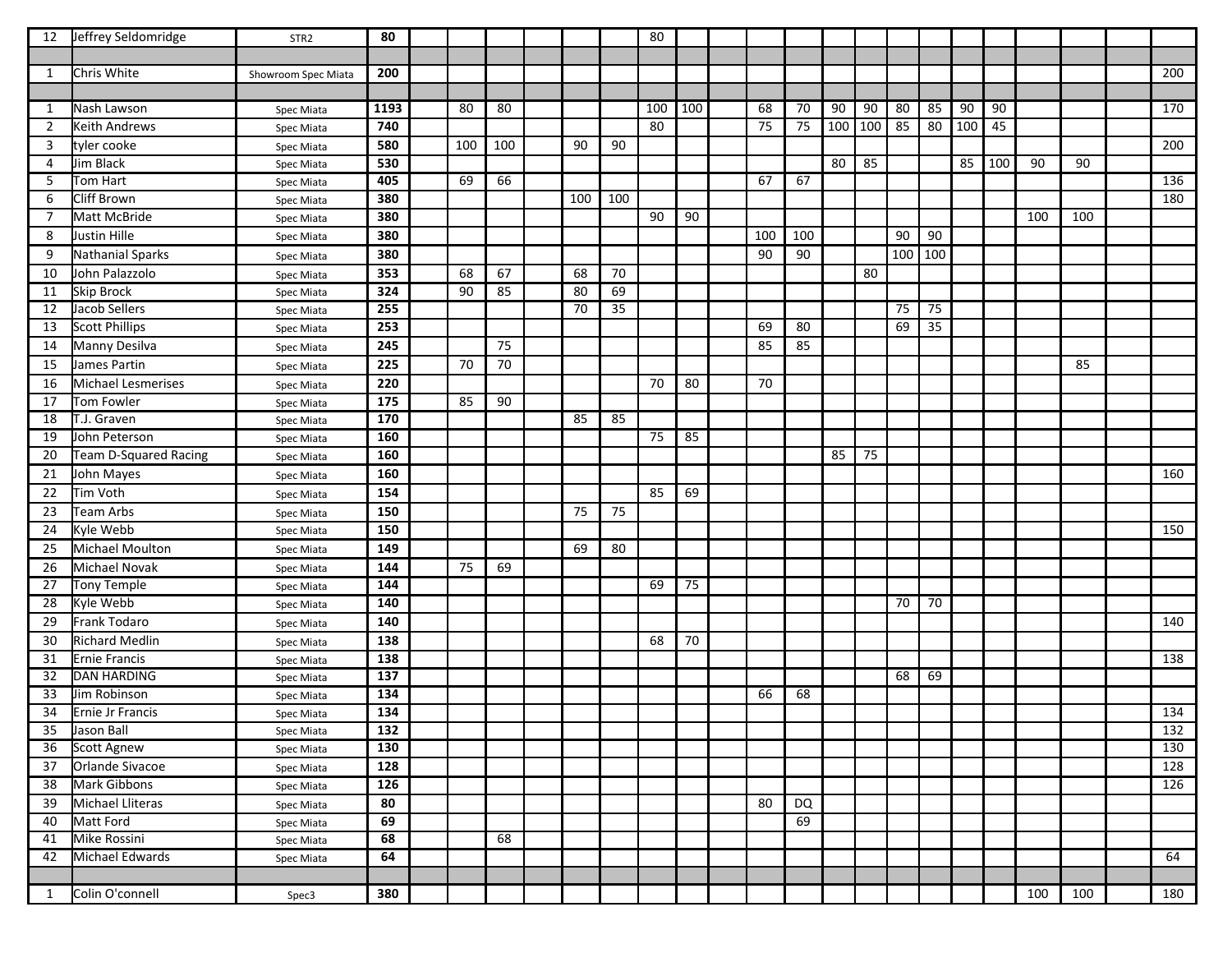| 2               | Michael D'Abreu        | Spec3   | 200              |                 |     |     |     |           |     |     |                 |         |     |     |     |         |    |     |     | 200 |
|-----------------|------------------------|---------|------------------|-----------------|-----|-----|-----|-----------|-----|-----|-----------------|---------|-----|-----|-----|---------|----|-----|-----|-----|
| 3               | Peter Widas            | Spec3   | 170              |                 |     |     |     |           |     |     |                 |         |     |     |     |         |    |     |     | 170 |
| $\overline{4}$  | Sean Oconnell          | Spec3   | 160              |                 |     |     |     |           |     |     |                 |         |     |     |     |         |    |     |     | 160 |
| 5               | Mark Hilburger         | Spec3   | 150              |                 |     |     |     |           |     |     |                 |         |     |     |     |         |    |     |     | 150 |
|                 |                        |         |                  |                 |     |     |     |           |     |     |                 |         |     |     |     |         |    |     |     |     |
| 1               | Stephen DeVinney       | SpecE30 | 1496             | 85              | 90  | 100 | 100 | <b>DQ</b> | 70  | 100 | 100             | 85      | 100 | 80  | 100 | 100 100 |    | 67  | 69  | 150 |
| 2               | <b>Eric Palacio</b>    | SpecE30 | 1348             | 59              | 85  | 90  | 63  | 90        | 100 | 66  | 70              | 80      | 80  | 85  | 80  |         |    | 100 | 100 | 200 |
| 3               | Steven Lako            | SpecE30 | 1266             | 68              | 69  | 85  | 68  | 69        | 67  | 90  | 80              |         |     | 100 | 90  | 75      | 85 | 75  | 75  | 170 |
| 4               | <b>Robert Patton</b>   | SpecE30 | 1263             | $\overline{70}$ | 67  |     | 85  | 80        | 80  | 70  | $\overline{75}$ | 70      | 70  | 69  | 67  | 90      | 80 | 80  | 70  | 140 |
| 5               | Laura Parkhurst        | SpecE30 | 1166             | 67              | 65  | 62  | 62  | 67        | 65  | 65  | 67              | 65      | 64  | 63  | 60  | 70      | 68 | 68  | 64  | 124 |
| 6               | Julio Palacio          | SpecE30 | 1019             | 64              | 64  | 65  | 60  | 64        | 63  | 62  | 66              | 64      | 61  | 66  | 65  |         |    | 60  | 65  | 130 |
| 7               | Evan Levine            | SpecE30 | 990              | 80              | 80  | 63  | 67  | 100       | 90  |     |                 | 100     | 90  | 70  | 70  |         |    | 90  | 90  |     |
| 8               | Fred Switzer           | SpecE30 | 905              | 65              | 59  | 67  | 65  | 68        | 66  | 63  | 64              | 67      | 65  |     |     |         |    | 64  | 66  | 126 |
| 9               | <b>DAVID WALSH</b>     | SpecE30 | 886              | 75              | 68  | 75  | 90  | 85        | 85  | 85  |                 | DQ      | 63  | 60  | 68  |         |    |     |     | 132 |
| 10              | <b>Scott Gress</b>     | SpecE30 | 886              | 66              | 66  | 64  | 61  | 65        | 57  | 58  | 59              |         |     | 62  | 63  | 80      | 69 |     |     | 116 |
| 11              | Johan Schwartz         | SpecE30 | 807              | 100             | 75  | DQ  | 69  | 30        | 75  | 69  |                 | 75      | 85  | 90  | 75  | 64      |    |     |     |     |
| 12              | iason tower            | SpecE30 | 708              | 69              | 70  | 70  | 57  | 70        | 68  |     |                 | 68      | 66  |     |     |         |    | 85  | 85  |     |
| 13              | Matt Harness           | SpecE30 | 614              |                 |     | 66  | 80  |           |     | 80  | 68              |         |     | 75  | 85  |         |    |     |     | 160 |
| 14              | Jonathan Stroup        | SpecE30 | 604              | 58              | 60  |     |     | 60        | 59  | 56  | 61              |         |     | 64  | 64  |         |    |     |     | 122 |
| 15              | Charles Taylor         | SpecE30 | 602              |                 |     | 68  | 64  |           |     |     |                 |         |     | 67  | 69  | 68      | 75 | 63  |     | 128 |
| 16              | <b>Kelly Childress</b> | SpecE30 | 442              |                 |     |     |     |           |     |     |                 |         |     | 68  | 66  | 85      | 90 | 66  | 67  |     |
| 17              | Colin Fabeny           | SpecE30 | 432              | 62              | 63  | 60  | 29  | 30        | 64  |     |                 |         |     |     |     |         |    | 61  | 63  |     |
| 18              | jay marks              | SpecE30 | 432              | 60              | 62  | 61  |     | 66        | 60  |     |                 |         |     | 61  | 62  |         |    |     |     |     |
| 19              | <b>Richard Bratton</b> | SpecE30 | 429              |                 |     | 57  | 75  |           |     | 68  | 85              | 69      | 75  |     |     |         |    |     |     |     |
| 20              | <b>Sumpter Smith</b>   | SpecE30 | 371              |                 |     |     |     |           |     | 57  | 58              |         |     |     |     | 66      | 67 | 62  | 61  |     |
| 21              | Wes Flack              | SpecE30 | 359              |                 |     | 59  | 58  |           |     | 59  | 63              |         |     |     |     |         |    |     |     | 120 |
| 22              | <b>Travis Wilson</b>   | SpecE30 | 334              | 90              | 100 |     |     | 75        | 69  |     |                 |         |     |     |     |         |    | DQ  | DQ  |     |
| 23              | Alonzo Taylor          | SpecE30 | 283              |                 |     |     |     |           |     |     |                 | 66      | 67  |     |     |         |    | 70  | 80  |     |
| 24              | Christopher Tuttell    | SpecE30 | 260              |                 |     |     |     |           |     |     |                 |         |     | 65  | 61  | 69      | 65 |     |     |     |
| 25              | al kritter             | SpecE30 | 251              |                 |     |     |     | 62        | 58  |     |                 |         |     |     |     | 65      | 66 |     |     |     |
| 26              | Kevin Butler           | SpecE30 | 248              |                 |     |     |     | 61        | 62  |     |                 | 63      | 62  |     |     |         |    |     |     |     |
| 27              | <b>Greg Moberg</b>     | SpecE30 | 244              |                 |     |     |     |           |     | 61  | 62              |         |     |     |     |         |    | 59  | 62  |     |
| 28              | <b>Brian Jones</b>     | SpecE30 | 209              |                 |     | 80  | 70  | 59        |     |     |                 |         |     |     |     |         |    |     |     |     |
| 29              | Tom Hall               | SpecE30 | $\frac{193}{ }$  |                 |     |     |     |           |     |     |                 |         | 60  |     |     |         |    | 65  | 68  |     |
| 30              | <b>Robert Grace</b>    | SpecE30 | 180              |                 |     |     |     |           |     |     |                 |         |     |     |     |         |    |     |     | 180 |
| 31              | Jim Levie              | SpecE30 | 178              |                 |     |     |     |           |     | 60  | 60              |         |     |     |     |         |    | 58  |     |     |
| 32              | Scott McKay            | SpecE30 | 165              |                 |     |     |     |           |     | 75  | 90              |         |     |     |     |         |    |     |     |     |
| $\overline{33}$ | Warren Turnipseed      | SpecE30 | 159              |                 |     |     |     |           |     |     |                 | $90$ 69 |     |     |     |         |    |     |     |     |
| 34              | Sean Curran            | SpecE30 | 138              |                 |     |     |     |           |     |     |                 |         |     |     |     |         |    |     |     | 138 |
| 35              | <b>Damion Moses</b>    | SpecE30 | 137              |                 |     |     |     |           |     |     |                 |         |     |     |     | 67      | 70 |     |     |     |
| 36              | Matt Thornton          | SpecE30 | 136              |                 |     |     |     |           |     | 67  | 69              |         |     |     |     |         |    |     |     |     |
| 37              | <b>Brandon Hey</b>     | SpecE30 | 136              |                 |     |     |     |           |     |     |                 |         |     |     |     |         |    |     |     | 136 |
| 38              | Alex Reznikov          | SpecE30 | 135              |                 |     | 69  | 66  |           |     |     |                 |         |     |     |     |         |    |     |     |     |
| 39              | Robert Gagliardo       | SpecE30 | 134              |                 |     |     |     |           |     |     |                 |         |     |     |     |         |    |     |     | 134 |
| 40              | Carter Hunt            | SpecE30 | 130              |                 |     |     |     |           |     |     |                 | 62      | 68  |     |     |         |    |     |     |     |
| 41              | Allen Garner           | SpecE30 | $\overline{129}$ |                 |     |     |     |           |     | 64  | 65              |         |     |     |     |         |    |     |     |     |
| 42              | John Russell           | SpecE30 | 124              | 63              | 61  |     |     |           |     |     |                 |         |     |     |     |         |    |     |     |     |
| 43              | Jerome Magolan         | SpecE30 | 124              |                 |     |     |     | 63        | 61  |     |                 |         |     |     |     |         |    |     |     |     |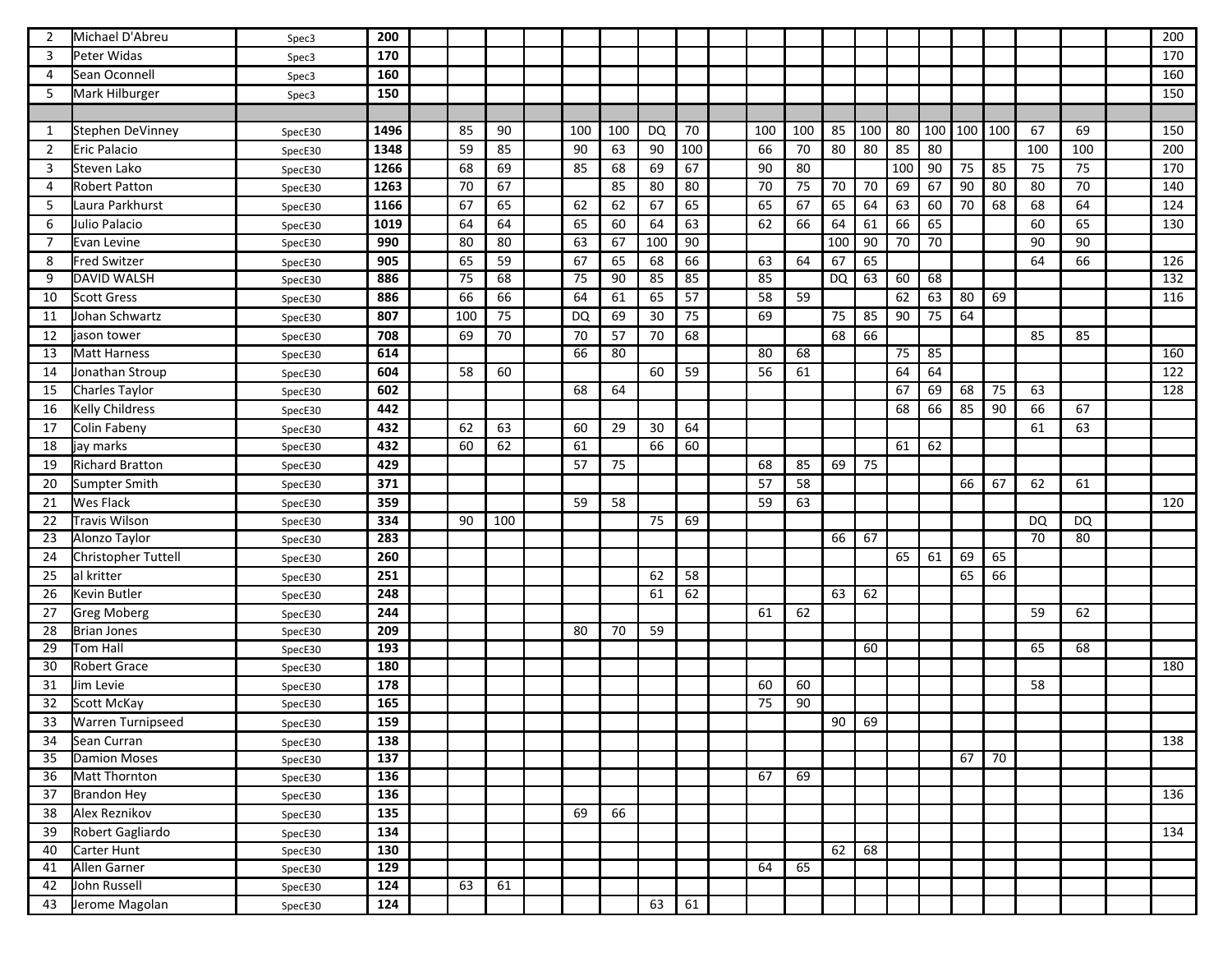| 44             | brandon pantas           | SpecE30                | 118  |     |     |     |     |     |     |     |     |     |           |         |    |     |        |     |     | 118 |
|----------------|--------------------------|------------------------|------|-----|-----|-----|-----|-----|-----|-----|-----|-----|-----------|---------|----|-----|--------|-----|-----|-----|
| 45             | Jim Pantas               | SpecE30                | 117  |     |     | 58  | 59  |     |     |     |     |     |           |         |    |     |        |     |     |     |
| 46             | Rob Hall                 | SpecE30                | 69   |     |     |     |     |     |     |     |     |     |           |         |    |     |        | 69  |     |     |
| 47             | <b>Billy Gropp</b>       | SpecE30                | 61   | 61  |     |     |     |     |     |     |     |     |           |         |    |     |        |     |     |     |
|                |                          |                        |      |     |     |     |     |     |     |     |     |     |           |         |    |     |        |     |     |     |
| 1              | David Herrington         | SpecE30FUN             | 200  |     |     |     |     |     |     |     |     |     |           |         |    | 100 | 100    |     |     |     |
|                |                          |                        |      |     |     |     |     |     |     |     |     |     |           |         |    |     |        |     |     |     |
| 1              | <b>Larry Carter</b>      | Super Touring 1        | 1065 | 100 | 100 | 85  | 80  | 90  | 90  | 85  | DQ  |     | 100   100 | 45      |    | 100 | 90     |     |     |     |
| 2              | <b>QUENTIN BOATRIGHT</b> | Super Touring 1        | 790  |     |     | 100 | 100 | 100 | 100 |     |     |     |           |         |    |     | 90 100 |     |     | 200 |
| 3              | Edward Lewis             | Super Touring 1        | 560  |     |     | 90  | 90  |     |     | 90  | 90  |     |           | 100 100 |    |     |        |     |     |     |
| 4              | George Loveday           | Super Touring 1        | 350  |     |     | 70  |     |     |     |     |     |     |           | 90      | 90 |     |        | 100 |     |     |
| 5              | Tom Brooks               | Super Touring 1        | 345  | 90  | 90  | 80  | 85  |     |     |     |     |     |           |         |    |     |        |     |     |     |
| 6              | Michael Edmondson        | Super Touring 1        | 180  |     |     |     |     |     |     |     |     |     |           |         |    |     |        |     |     | 180 |
| 7              | Mike Kelly               | Super Touring 1        | 150  |     |     | 75  | 75  |     |     |     |     |     |           |         |    |     |        |     |     |     |
| 8              | Michael Glenn Attaway    | Super Touring 1        | 125  |     |     |     |     |     |     | 80  | 45  |     |           |         |    |     |        |     |     |     |
| 9              | David Leonard            | Super Touring 1        | 100  |     |     |     |     |     |     | 100 |     |     |           |         |    |     |        |     |     |     |
| 10             | Tom Leonard              | Super Touring 1        | 100  |     |     |     |     |     |     |     | 100 |     |           |         |    |     |        |     |     |     |
| 11             | Jimmy Brunelle           | Super Touring 1        | 90   |     |     |     |     |     |     |     |     | 90  |           |         |    |     |        |     |     |     |
| 12             | <b>Gary Tinker</b>       | Super Touring 1        | 85   |     |     |     |     |     |     |     |     | 85  |           |         |    |     |        |     |     |     |
| 13             | <b>Tom Clarke</b>        | Super Touring 1        | 80   |     |     |     |     |     |     |     |     | 80  |           |         |    |     |        |     |     |     |
| 14             | Lloyd Federle            | Super Touring 1        | 75   |     |     |     |     |     |     |     |     | 75  |           |         |    |     |        |     |     |     |
| 15             | <b>Billy Gropp</b>       | Super Touring 1        | 0    | DQ  |     |     |     |     |     |     |     |     |           |         |    |     |        |     |     |     |
| 16             | Chip Herr                | Super Touring 1        | 0    |     |     | DQ  |     |     |     |     |     |     |           |         |    |     |        |     |     |     |
|                |                          |                        |      |     |     |     |     |     |     |     |     |     |           |         |    |     |        |     |     |     |
| 1              | Kevin Clifford           | Super Touring 2        | 1108 | 75  | 80  | 85  | 85  | 80  | 100 | 67  | 66  |     |           | 50      | 50 |     |        | 100 | 100 | 170 |
| $\overline{2}$ | <b>Russ Dalba</b>        | <b>Super Touring 2</b> | 864  | 69  | 69  |     | 80  |     |     | 66  | 64  |     |           | 100 100 |    |     |        | 90  | 90  | 136 |
| 3              | Michael Smith            | Super Touring 2        | 789  | 80  | 70  |     |     | 85  | 85  | 75  | 70  |     |           |         |    | 90  | 100    |     |     | 134 |
| 4              | Jody Austin              | Super Touring 2        | 717  | 68  | 100 |     |     | 90  | 90  | 70  | 69  |     | 100       |         |    | 85  | 45     |     |     |     |
| 5              | <b>Tim Marcinek</b>      | Super Touring 2        | 667  | 100 | 85  |     |     |     |     | 85  | 75  |     |           |         |    | 100 | 90     |     |     | 132 |
| 6              | Chris DeSalvo            | Super Touring 2        | 470  | 90  | 90  | 100 | 100 |     |     |     | 90  |     |           |         |    |     |        |     |     |     |
| 7              | Rob Leopard              | Super Touring 2        | 299  |     |     |     |     |     |     | 69  | 80  |     |           |         |    |     |        |     |     | 150 |
| 8              | Tony Johnson             | Super Touring 2        | 267  | 85  | 75  |     |     | 75  |     | 32  |     |     |           |         |    |     |        |     |     |     |
| 9              | <b>GREG VANNUCCI</b>     | Super Touring 2        | 200  |     |     |     |     |     |     |     |     |     |           |         |    |     |        |     |     | 200 |
| 10             | Jason Von Kluge          | Super Touring 2        | 180  |     |     | 90  | 90  |     |     |     |     |     |           |         |    |     |        |     |     |     |
| 11             | Danny Popp               | Super Touring 2        | 180  |     |     |     |     |     |     |     |     |     |           |         |    |     |        |     |     | 180 |
| 12             | <b>Scott Perkins</b>     | Super Touring 2        | 175  |     |     |     |     |     |     | 90  | 85  |     |           |         |    |     |        |     |     |     |
| 13             | <b>Brian Bowers</b>      | Super Touring 2        | 160  |     |     |     |     |     |     |     |     |     |           |         |    |     |        |     |     | 160 |
| 14             | Jason Ireland            | Super Touring 2        | 148  |     |     |     |     |     |     | 80  | 68  |     |           |         |    |     |        |     |     |     |
| 15             | <b>Robert Lutz</b>       | Super Touring 2        | 140  |     |     | 40  |     |     |     | 100 |     |     |           |         |    |     |        |     |     |     |
| 16             | Thomas Herb              | Super Touring 2        | 140  |     |     |     |     |     |     |     |     |     |           |         |    |     |        |     |     | 140 |
| 17             | Jim Hamman               | Super Touring 2        | 138  |     |     |     |     |     |     |     |     |     |           |         |    |     |        |     |     | 138 |
| 18             | Joseph Anderson          | Super Touring 2        | 132  |     |     |     |     |     |     | 65  | 67  |     |           |         |    |     |        |     |     |     |
| 19             | Dennis Mitchell          | Super Touring 2        | 129  |     |     |     |     |     |     | 64  | 65  |     |           |         |    |     |        |     |     |     |
| 20             | Donald Clifford          | Super Touring 2        | 114  | 34  |     | 80  | 0   |     |     |     |     |     |           |         |    |     |        |     |     |     |
| 21             | Ryan Redpath             | Super Touring 2        | 100  |     |     |     |     | 100 |     |     |     |     |           |         |    |     |        |     |     |     |
| 22             | Peter McIntosh II        | Super Touring 2        | 100  |     |     |     |     |     |     |     | 100 |     |           |         |    |     |        |     |     |     |
| 23             | <b>Greg Shields</b>      | Super Touring 2        | 100  |     |     |     |     |     |     |     |     | 100 |           |         |    |     |        |     |     |     |
| 24             | Mac McCombs              | Super Touring 2        | 70   | 70  |     |     |     |     |     |     |     |     |           |         |    |     |        |     |     |     |